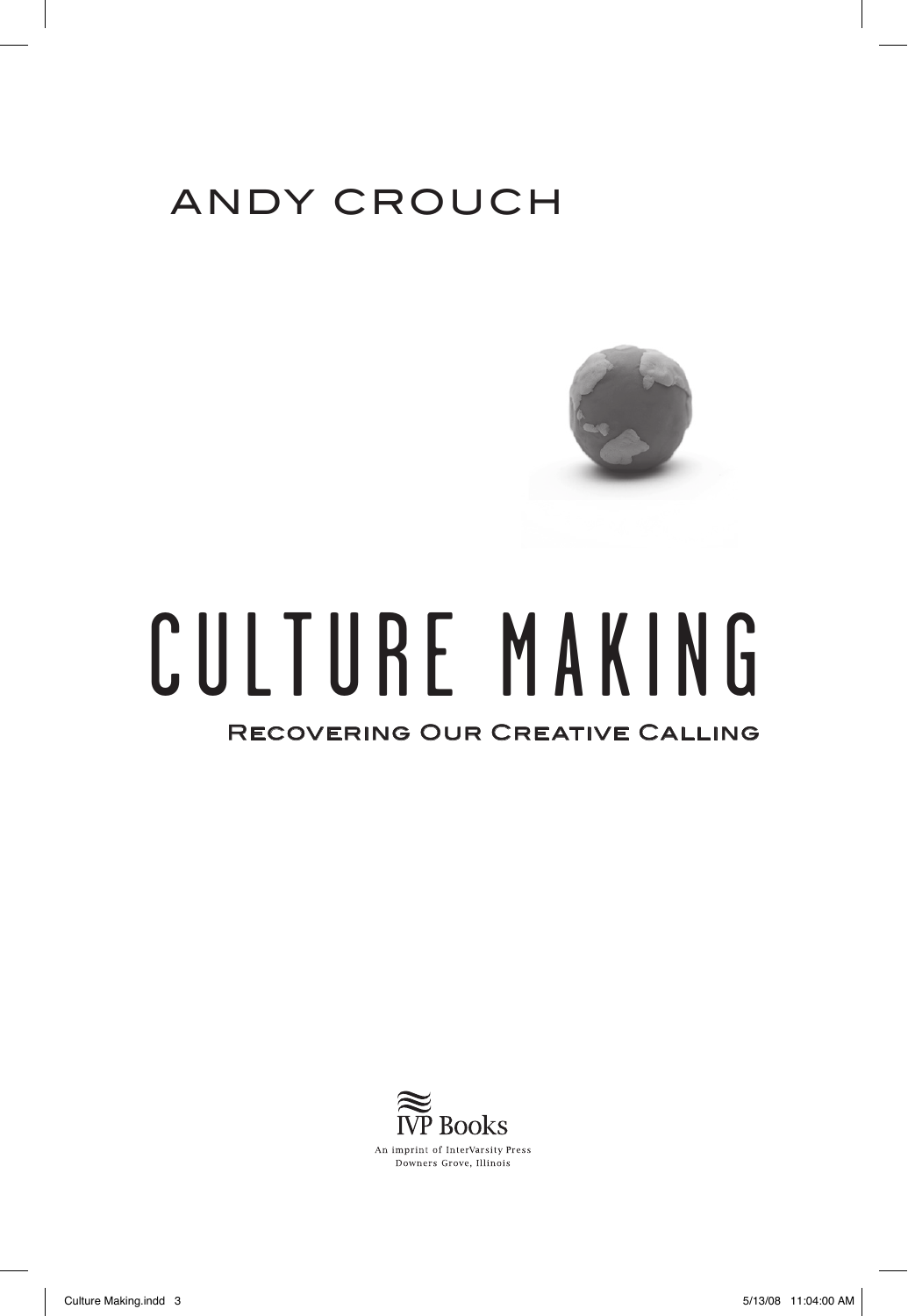# **CONTENTS**

|                                     | 9   |
|-------------------------------------|-----|
| PART I: CULTURE                     |     |
| 1 The Horizons of the Possible      | 17  |
|                                     | 37  |
| 3 Teardowns, Technology and Change. | 50  |
|                                     | 65  |
|                                     | 78  |
| PART 2: GOSPEL                      |     |
|                                     | 101 |
| Interlude: The Primordial Story.    | 118 |
|                                     | 121 |
| 8 Jesus as Culture Maker            | 134 |
| 9.                                  | 147 |
|                                     | 160 |
|                                     | 175 |
| PART 3: CALLING                     |     |
| 12 Why We Can't Change the World    | 187 |
|                                     | 202 |
|                                     | 217 |
|                                     | 237 |
|                                     | 249 |
|                                     | 264 |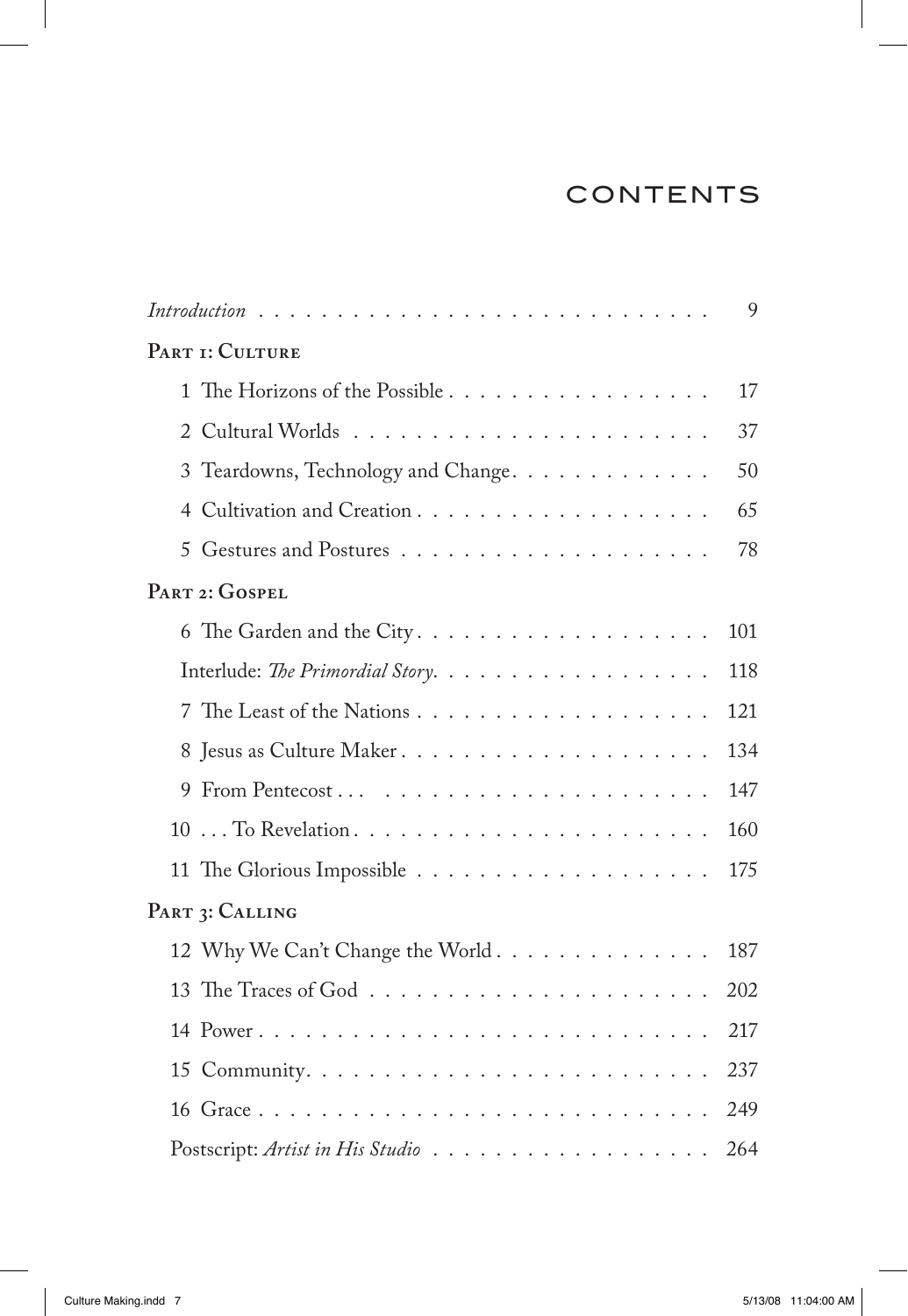| Notes and Further Reading 272 |  |
|-------------------------------|--|
|                               |  |
|                               |  |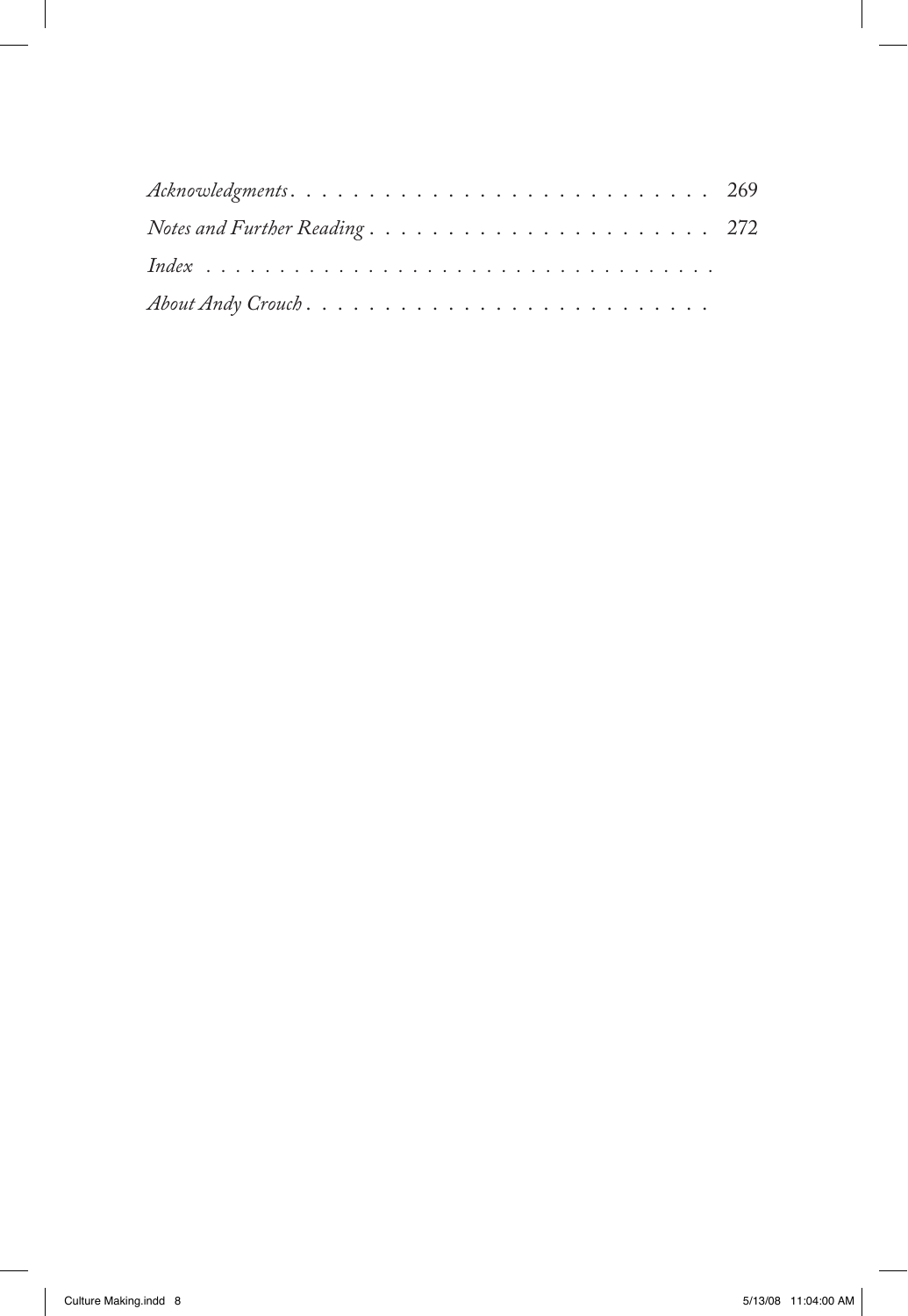### INTRODUCTION



In essence of childhood is innocence. The essence of youth is awareness. The essence of adulthood is responsibility. This book is for people and a Christian community on the threshold of cultural responsibility.

For several decades now, many of American Christianity's most dynamic expressions have been youth ministries—even when they seem to serve grownups. Our goal, like that of many a plugged-in teenager, has been cultural awareness. We've paid the culture around us the ultimate compliment: careful study and, often, imitation. We have put in countless hours (often enjoyable ones!) "engaging culture"—looking, with surprising success, for hopeful signs of God in the world outside the church and also finding, with depressing frequency, signs of the enduring emptiness of that same world. Indeed, the desire to engage culture—to listen to it, learn from it and affirm it while also critiquing it—is one of the most hopeful developments of recent decades.

Our youth ministries have been astonishingly successful. Many of the most influential leaders of the evangelical movement began their careers with parachurch organizations like Youth for Christ, Campus Crusade for Christ, Youth Specialties, InterVarsity Christian Fellowship and a host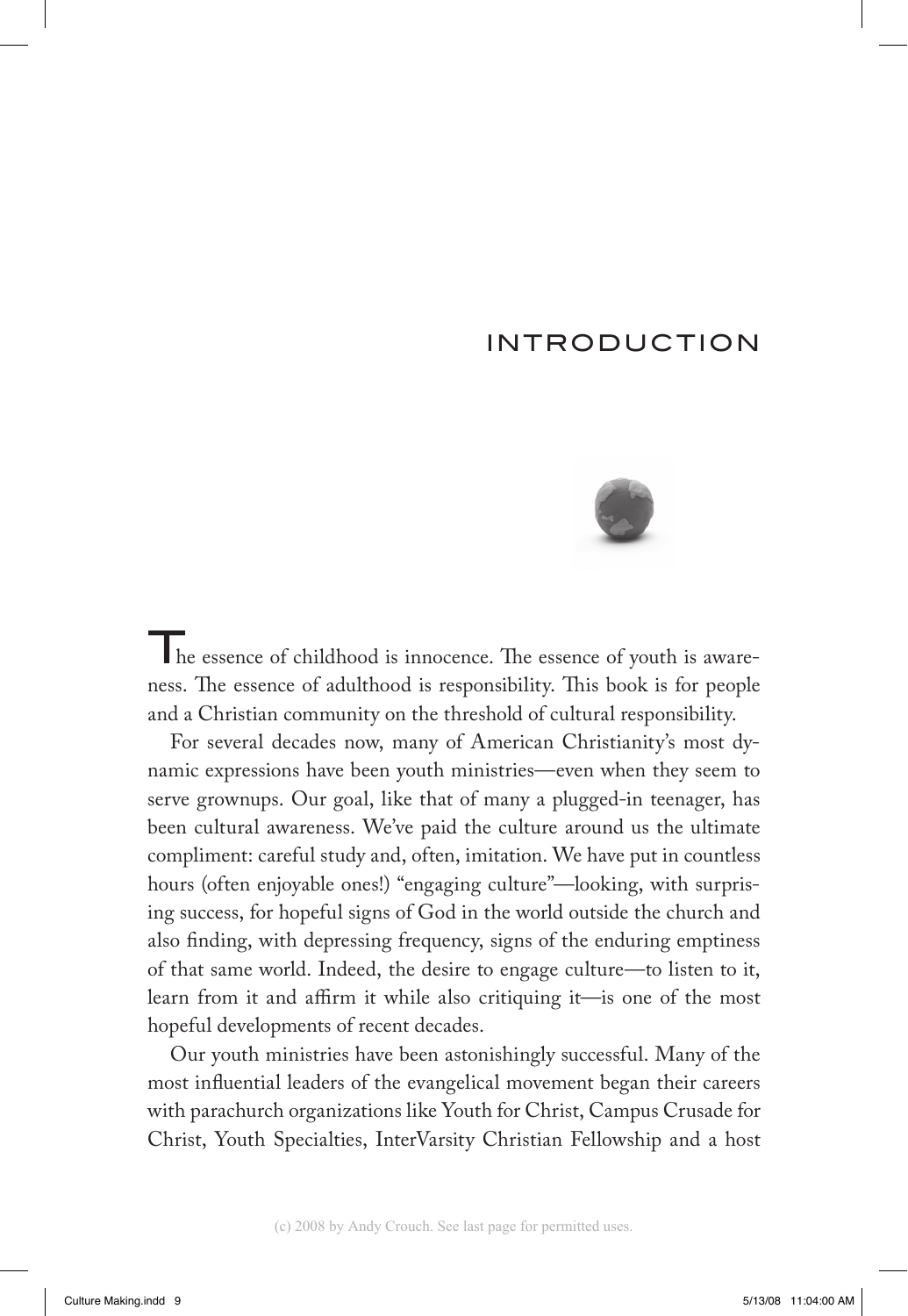of others. Some of our most prominent churches began literally as youth groups. In more recent years there has been a surge of events for college students and young adults that combine passionate faith with fluency in our media-saturated youth culture (along with media's large production budgets), as well as churches that seem to rip each month's sermon series directly from YouTube and BoxOfficeMojo.com. I am who I am because of culturally relevant ministries like these—and I spent fifteen years doing ministry in those contexts.

But what happens after youth ministry? What does it mean to be not just culturally aware but culturally responsible? Not just culture consumers or even just culture critics, but culture makers? Our newly regained cultural awareness means that we are not satisfied, as earlier generations might have been, with separating our faith from our "worldly" activities. We want our lives—our whole lives—to matter for the gospel. But what exactly does that mean?

This book is an attempt to point my fellow Christians toward new, and also very old, directions for understanding our calling in culture. I hope to offer us a new vocabulary, a new story and a new set of questions.

First, a new vocabulary, because our ways of talking about culture how it works, how it changes, how it influences us and what we hope for from it—often do not serve us well. We talk about "the culture" even though culture is always cultures, plural: full of diversity, variety and history. We talk about culture as if it were primarily a set of ideas when it is primarily a set of tangible goods. We talk about "engaging," "impacting" and "transforming the culture," when in fact the people who most carefully study culture tend to stress instead how much we are transformed by it. If we are to be at all responsible agents in the midst of culture, we need to learn new ways of speaking about what we are doing.

Of course little of what I offer in this book is truly new. The first section borrows heavily from the field of sociology, which has developed an imposing apparatus for understanding this most characteristic and complex of human phenomena. (The literary critic Terry Eagleton observes, not reassuringly, that *culture* has been called the second most complicated word in the English language, after *nature*.) Most of the seminal writing in sociology, alas for us plainspoken Americans, bears the unmistakable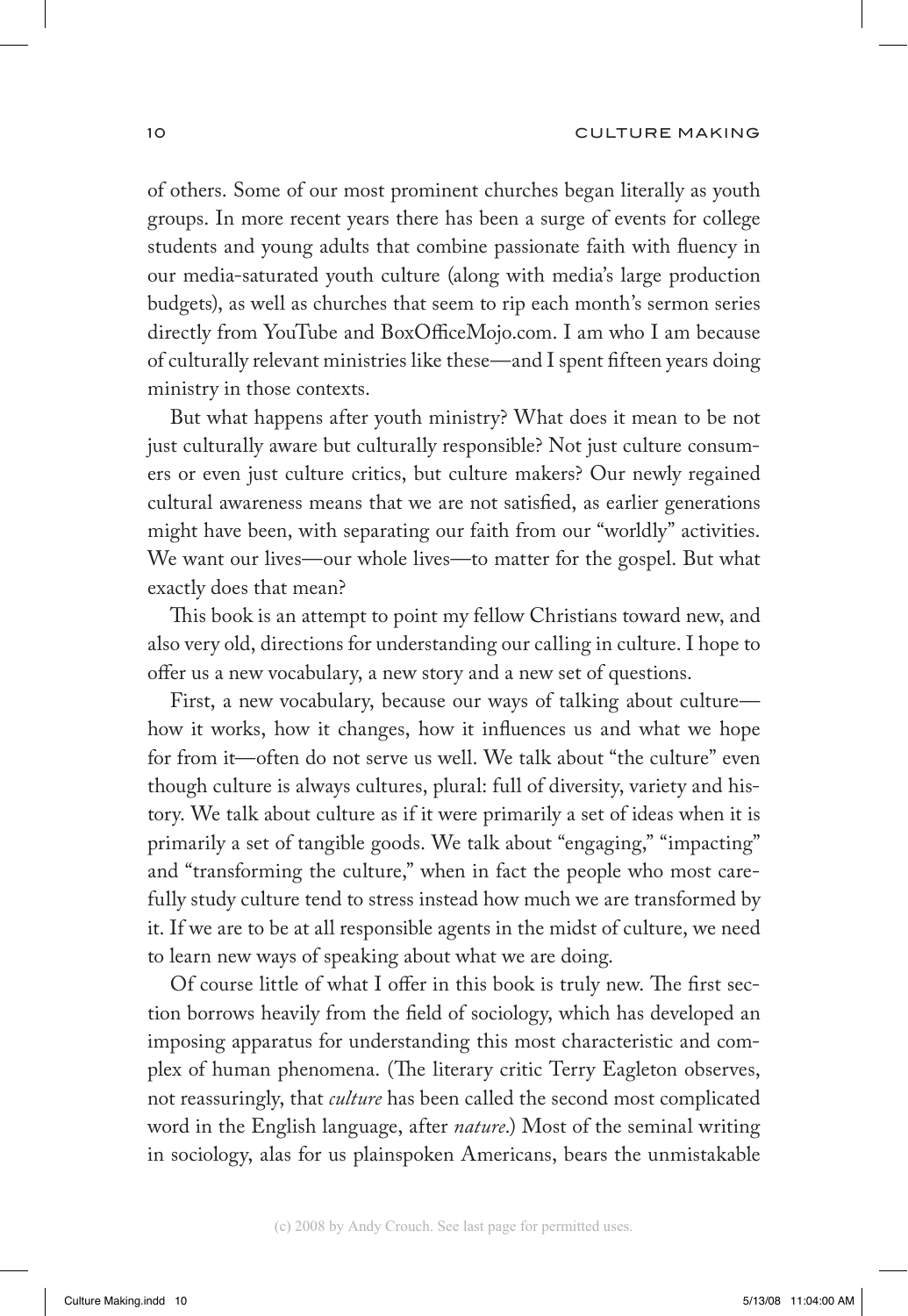imprint of the German language in which its central insights were first formulated. In trying to translate from the language of specialists, I have trampled merrily through the carefully tended gardens of any number of scholars, and they will no doubt look on with horror at my attempts at simplification. In particular, the sociologists who are cited in the notes and thanked in the acknowledgments should be absolved of all responsibility for my ham-handedness—still, I hope that I have captured some of the essential ideas that Christians need to be more careful and creative in the world.

In the second section I'll be offering a new story or, more precisely, a new way of reading a very old story: the story of culture as told through the pages of Scripture, from its opening chapters to its surprise ending.

Until recently, Christians seem to have forgotten how to tell the story of Scripture as a story that is both a genuine disclosure of God's presence in the world and a deeply cultural artifact that intersects over and over with concrete historical realities. Liberal Christians, enamored with the historical-critical method, have done a fine job of dismantling the claims of Scripture in light of its cultural context, but evangelical Christians have often done a fine job of ignoring the cultural import of Scripture while defending its divine inspiration.

I am by no means the first writer in recent years to recapture a cultural way of reading the good news. We believe that rediscovering the cultural context of the gospel does nothing to prevent it from being good news from above, before and beyond us, and is actually the key to it being fully good news for us. I have benefited most of all from the many thinkers in the Reformed community who have followed the Dutch statesman Abraham Kuyper's call to Christian cultural responsibility. I have tried to credit a representative sampling of them in the notes, but my simplifications will be all too apparent to those who have made more pilgrimages to Geneva and Grand Rapids than I.

Finally, I want to offer a new set of questions about our calling. What is it, exactly, that we are called to do in the world? Are we called to "transform culture" or to "change the world"? If we are to be culture makers, where in the world do we begin? How do we deal with power, that most difficult of all cultural realities, and its inescapably uneven distribution?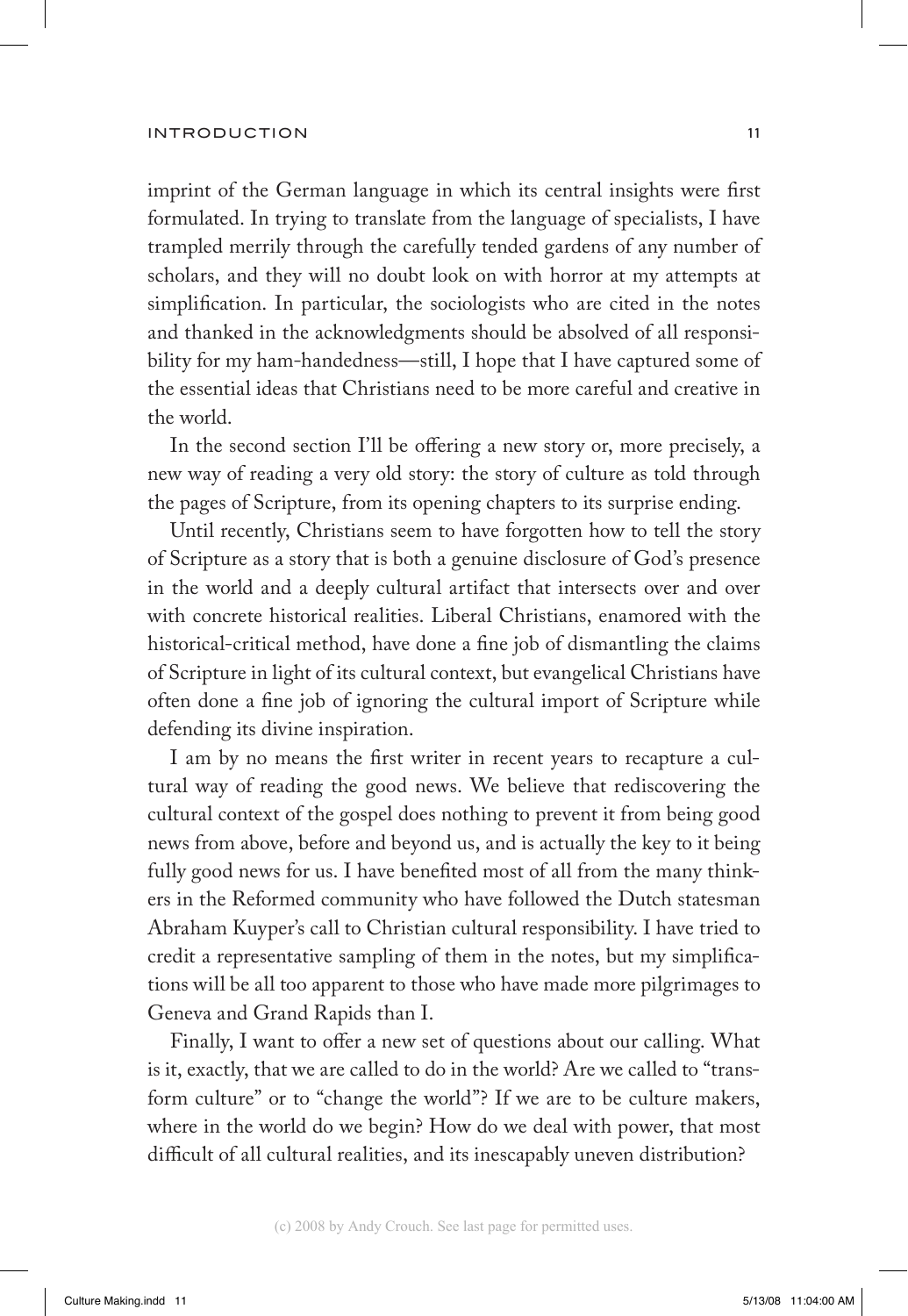Readers who are looking for seven easy steps to cultural influence will have to look elsewhere—because I do not happen to believe that anything lasting is easy. What we most have to learn about being creators of culture is the very thing we human beings find hardest to learn: everything about our calling, from start to finish, is a gift. What is most needed in our time are Christians who are deeply serious about cultivating and creating but who wear that seriousness lightly—who are not desperately trying to change the world but who also wake up every morning eager to create.

The worst thing we could do is follow that familiar advice to "pray as if it all depended on God, and work as if it all depended on you." Rather, we need to become people who work as if it all depends on God—because it does, and because that is the best possible news. We work for, indeed work in the life and power of, a gracious and infinitely resourceful Creator, Redeemer and Sustainer. And we need to know ourselves well enough that the thought that it might in fact all depend on us would drive us straight to fasting and trembling prayer. I'm grateful that in the creation of the small cultural good that is this book, I've tasted both that kind of work and that kind of prayer.

**t t t t** 

I hope that most people who read this book will read it together with someone else. One of the most mysterious and beautiful things about culture is that it has to be shared. I can walk out alone into the wilderness, and from time to time I should. But I am never alone in culture. I am always accompanied by those who created it before me and share it with me; I can never really escape my responsibility to those who come after me, whose horizons of possibility I will move in some way, for better or worse.

I hope friends will read this book and begin to envision their friendships not just as the companionship of compatible individuals but as potentially transformative partnerships in the places where they live, study, work and play.

I hope families will read this book and discover that the family, so seemingly insignificant in an age of technology and celebrity, is still the heart of culture, the primary place where most of us are called to cultivate and create.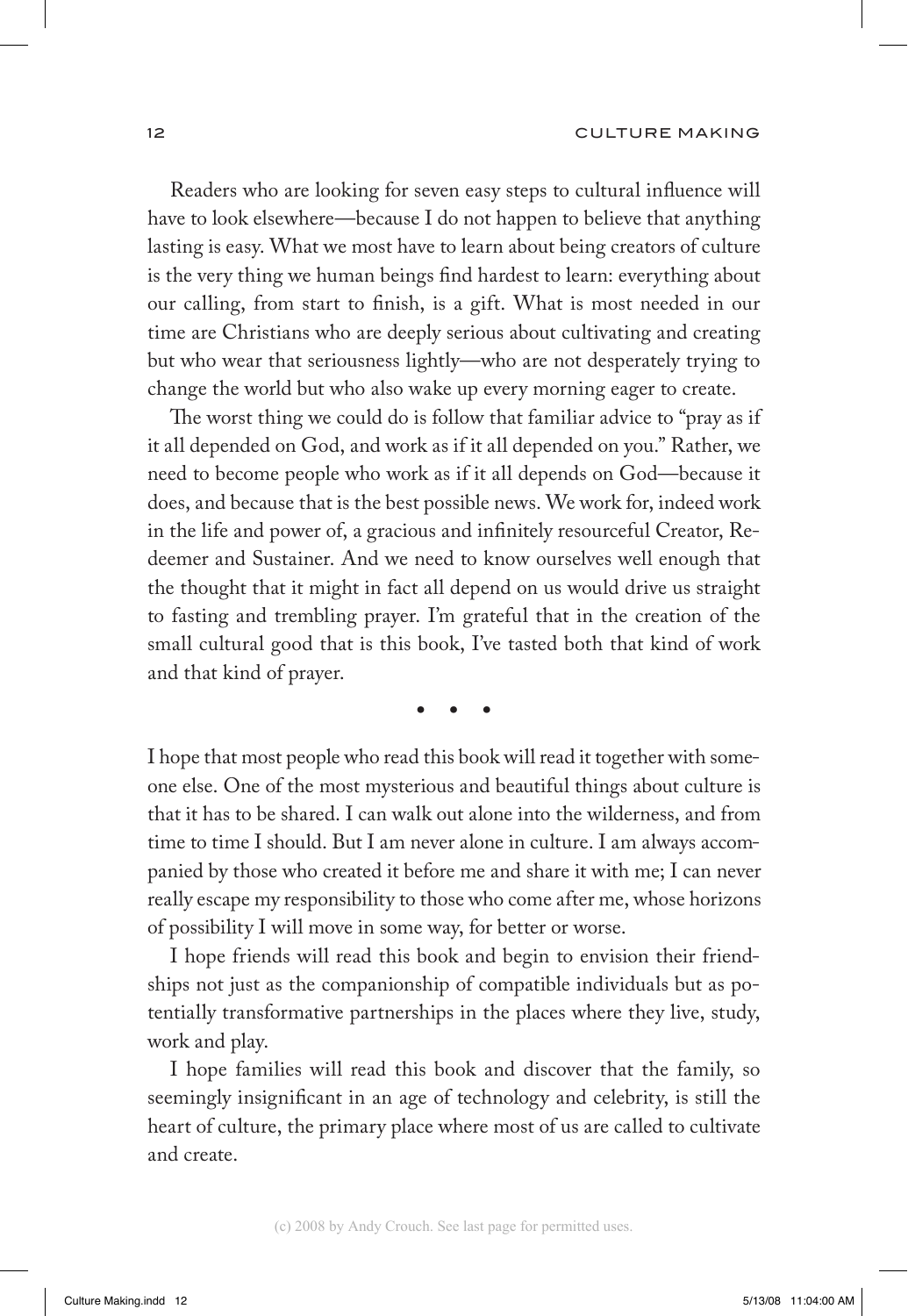I hope churches will read this book and take the risky path of celebrating their members who do not go into "full-time Christian service" but who serve Christ full time in their own arena of culture.

I hope that those with evident cultural power will read this book and discover God's purpose for their power; I hope that those who feel small and neglected in the world will discover that God has something great for them to do, that they are not forgotten but are at the very center of his plan, the heroes of his surprise ending.

It could seem like a book about culture is likely somehow to be a book about us—about what we do, what we accomplish, our ambitions and dreams and schemes.

I hope that when you finish this book, you will have discovered that culture is not finally about us, but about God.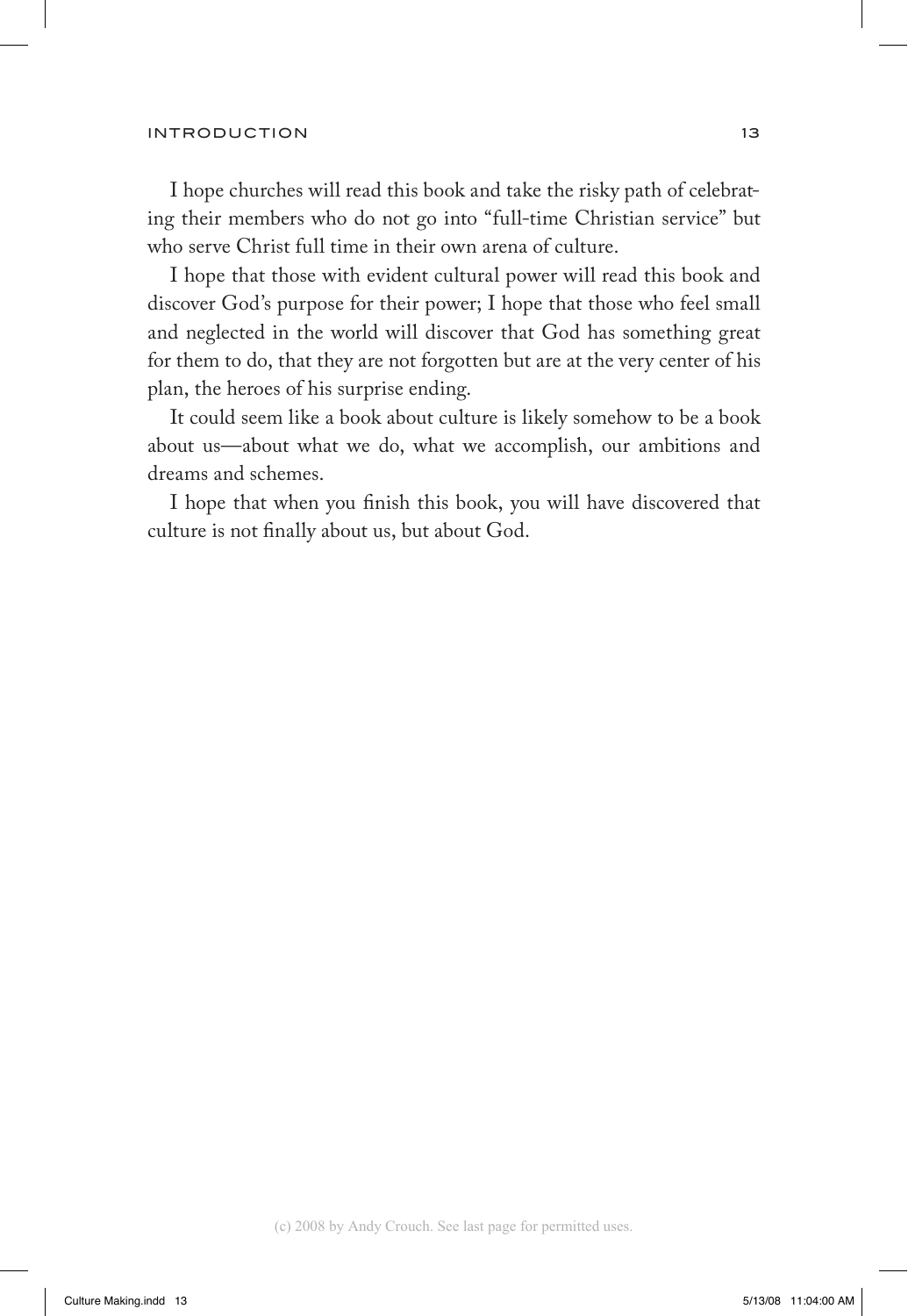# THE HORIZONS OF THE POSSIBLE



This book addresses a huge topic, so let's begin by making it clear just how huge the topic is.

We are not just talking about culture in the sense of what "cultured" people do—hushed art museums and symphony orchestras—although art and music, as well as museums and orchestras, as well as the very idea that some people are "cultured" and others are not, are all part of a particular culture.

We are not just talking about culture in the sense of the trends, fads and fashions of the self-proclaimed culture mavens who focus our collective attention on the latest single-named celebrity or the latest piece of technology—though celebrity, technology and mavens are all part of a particular culture, the mass-mediated culture in which we participate every day.

We are not just talking about culture in the sense of ethnic identity, the collection of practices, beliefs and stories that carve out a sense of distinctiveness and pride or failure and shame, or perhaps some of both, in a world where cultural pluralism is widely affirmed and yet the hard realities of history render some cultures more equal than others. Before we finish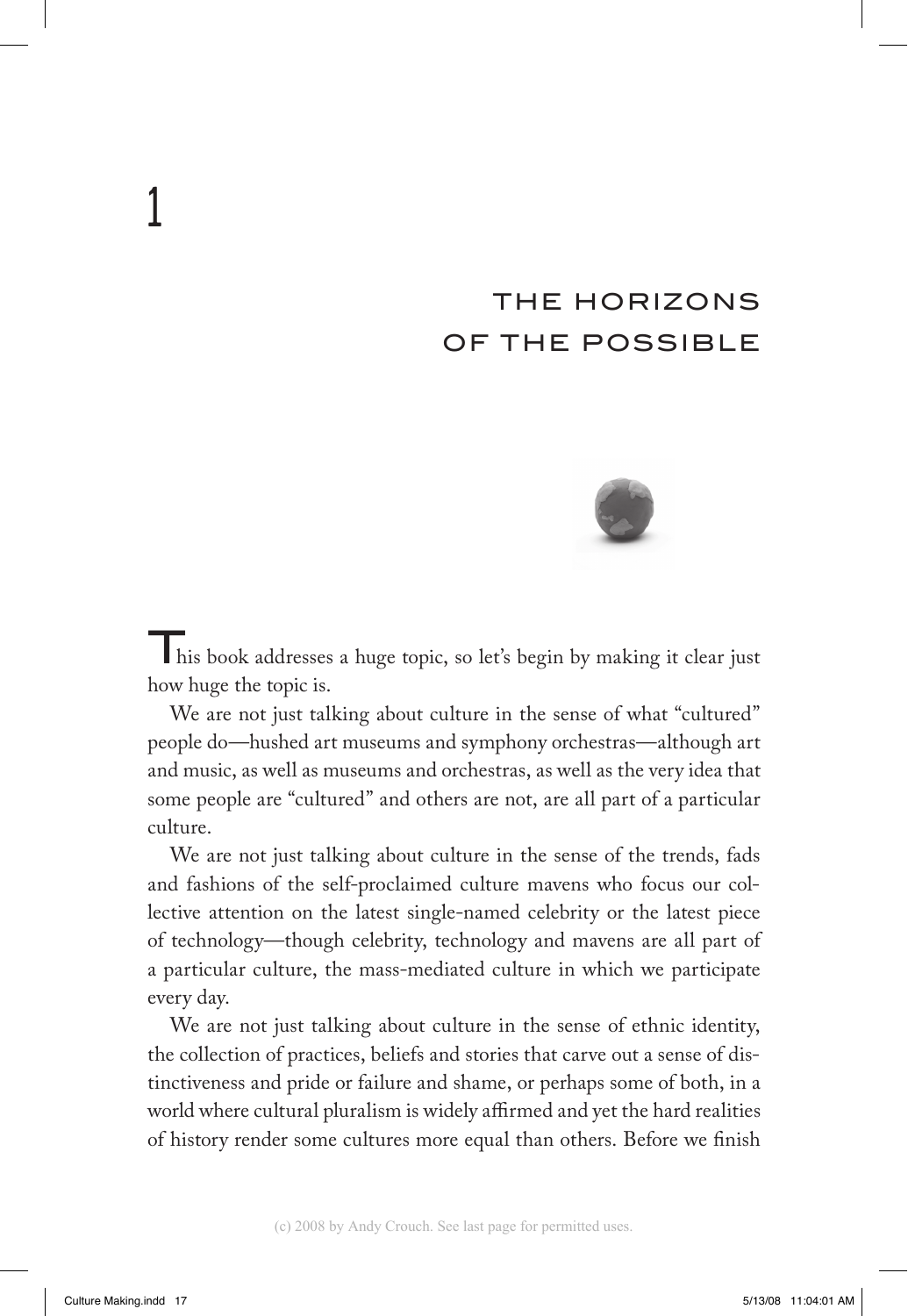we will indeed have to consider our particular cultures, not just culture in general. But not yet.

We are not even just talking about culture in the sense of the governing ideas, values and presuppositions of our society—as it is used in phrases like "culture wars," "the culture of disbelief" or "the decline of our culture"—although ideas, values and presuppositions are indeed at the heart of every human cultural effort, and the fact that we find them there gives us some clues about culture's ultimate significance. Nor are we just talking about the ongoing contest in democratic societies to advance one set of ideas, values and presuppositions in the realm of politics and legislation—though laws are among the most dramatic ways that culture is expressed and enforced.

Many attempts, especially Christian attempts, to come to terms with culture have fallen short because they paid too much attention to one of these categories of culture. High culture, pop culture, ethnic culture, political culture—all are part of culture and worthy of attention, reflection and action.

But culture is more than any of these things. And to grasp how much more it is, we need to go deeper down and further back, to the beginning. Actually, we need to go back to three beginnings.

#### BIRTH

Begin with your own beginning.

You emerged wrinkled and wet, squinting against the light. You wailed in a thin and raspy voice, taking in gulps of unfamiliar air, until someone placed you near a heartbeat you knew even better than your own. Close to your mother's warmth, you became calm and alert. You opened your eyes, feeling the air on your skin, hearing sounds and voices that once had echoed through your watery cradle, now vivid and distinct. Perhaps your eyes even found a face, somehow recognizing the significance of eyes, nose and mouth, and fixed on it with rapt attention.

A human baby is the strangest and most wonderful creature this world can offer. No other mammal emerges so helpless from the womb, utterly unable to cope with the opportunity and adversity of nature. Yet no other creature holds such limitless possibility. While arguments about nature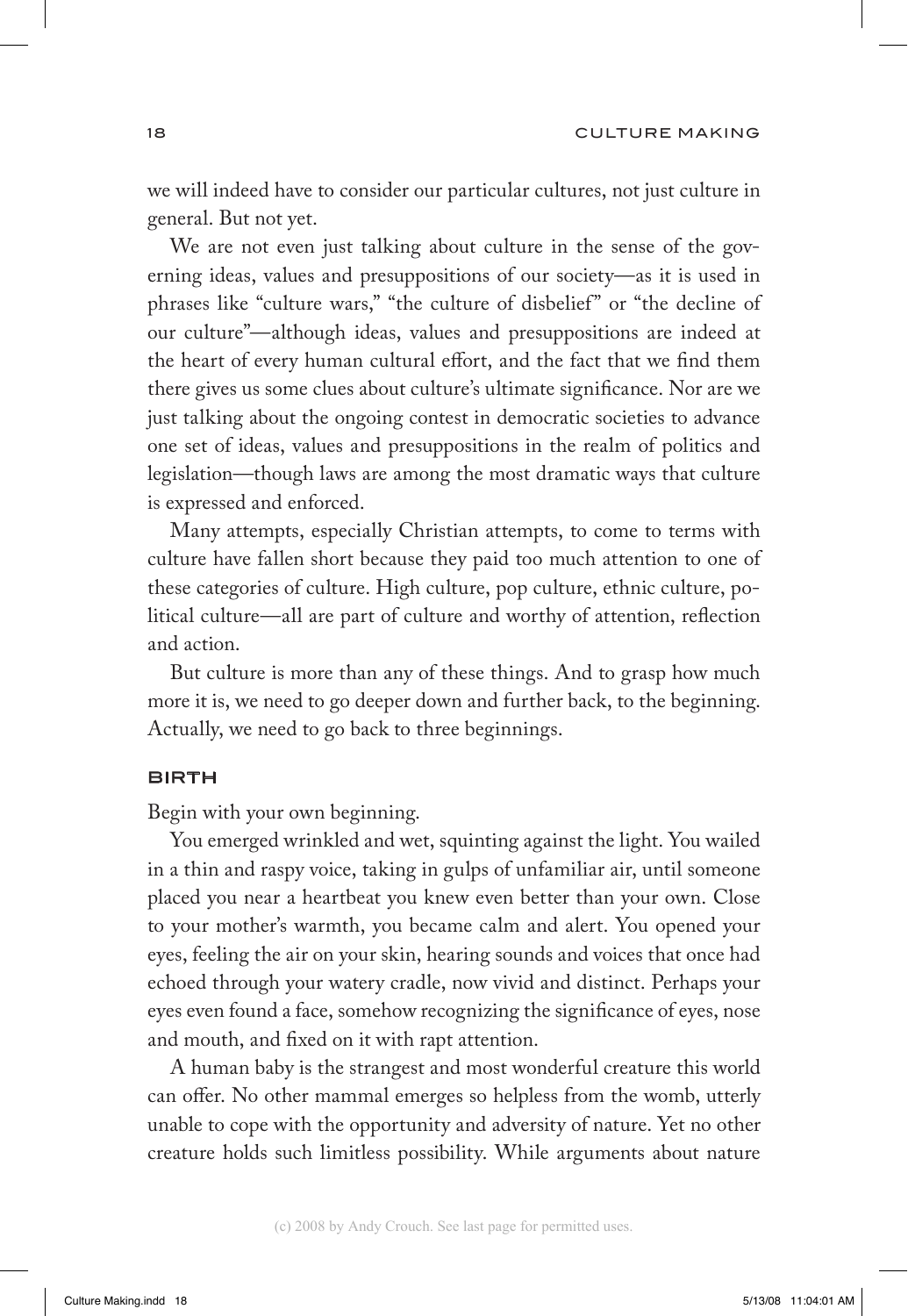and nurture have raged for centuries and will do so for centuries more, everyone agrees that human beings come into the world primed for culture.

Without culture—which begins, for the baby, with recognition of relationship, finding its mother and its father, and goes on in the first few years to what is in some ways the most stupendous of human achievements, the acquisition of language—we simply do not become anything at all. We are hard-wired for nothing but learning. All we begin with are possibilities.

#### **HISTORY**

Begin at history's beginning.

We hold lanterns up to cave walls and see that our earliest ancestors were artists. They traced patterns in the clay with their fingers. They sculpted figures, from bison to the female human form, into the rocks, seemingly prompted by the natural shape of the surface. They mixed pigments with mortar and pestle and created dramatically large paintings—a painting of a bison in the cave at Altamira, Spain, is over six feet wide. This highly developed artistic activity was well underway 14,000 years ago. So complex is the work that we find in the caves of Europe, says the writer Paul Johnson, that "it is likely that art was the first of the human professions."

But we find more than art in humankind's early history. We find tools, like the arrowheads that I collected as a boy on my grandparents' Georgia farm. We find charred circles where our forebears harnessed fire. We find domesticated animals—the skulls of two dogs found in central Russia in 2003 are roughly contemporary with the cave art of Europe. We find toys. And we find tombs.

Those earliest traces of culture do not preserve language. But soon we have records not just of language but of stories. The most durable stories the ones we call "myths"—wrestle directly with the questions provoked by the existence of the world. Like astronomers who can peer into the history of the universe with powerful telescopes, when we listen to the ancient myths we are encountering the human consciousness just beginning to awaken, and as it awakens it asks: Why are we here? Where did this world come from? Who or what is responsible for the bison so carefully and lovingly portrayed on the cave wall?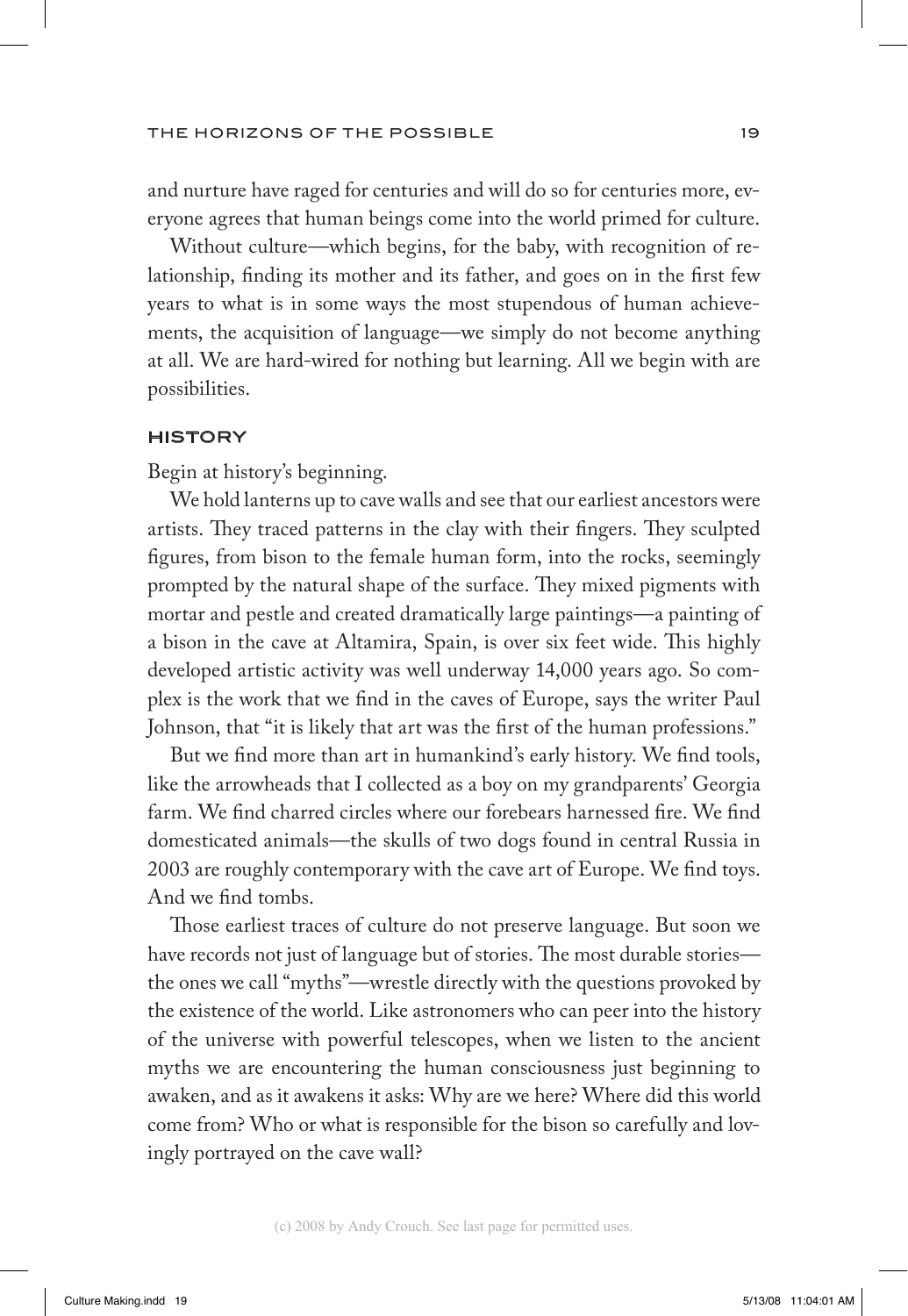Take the *Enuma Elish*, one of those texts from the dawn of human storytelling preserved for us in tantalizingly fragile form on clay tablets from Ashurbanipal's great library at Nineveh. To the people who told and heard this epic, it must have seemed obvious that the world needed a story. The story they told, which archaeologists believe goes back at least to the third millennium before Christ, was the victory of the god Marduk over the serpent Tiamat and her company of monsters. Having vanquished Tiamat, Marduk fillets her, turning one fillet into the heavens and the other into the earth. In one version of the myth, he turns her brood of monsters into the Zodiac, the twelve constellations through which the sun passes in the course of a year.

This is what human beings do: we extract stories even from the stars.

#### **SCRIPTURE**

All human beings share the first two beginnings—the universal experience of infancy, and the history of the species. But biblical people emphasize a different beginning, the story recounted in the first pages of the Hebrew Bible.

Genesis begins with a Creator, purposeful and pleased with his work. Already in the first sentence, the writer of Genesis stakes out a story very different from the creation myths that were circulating at the time. "In the beginning when God created the heavens and the earth, the earth was a formless void and darkness covered the face of the deep, while a wind from God swept over the face of the waters." There is no violent conflict among gods and monsters here, no irrepressible and threatening chaos, just the hushed sound of divine breath in the dark. Then comes the stately and measured progression toward the sixth day, the pinnacle of creation:

So God created humankind in his image, in the image of God he created them; male and female he created them. (Gen 1:27)

You can fill many bookshelves with the three thousand years of conversation sparked by Genesis 1:27. The claim—repeated, poetically and emphatically, twice in one verse—that human beings are made in God's image takes on all the more resonance when we realize that the same people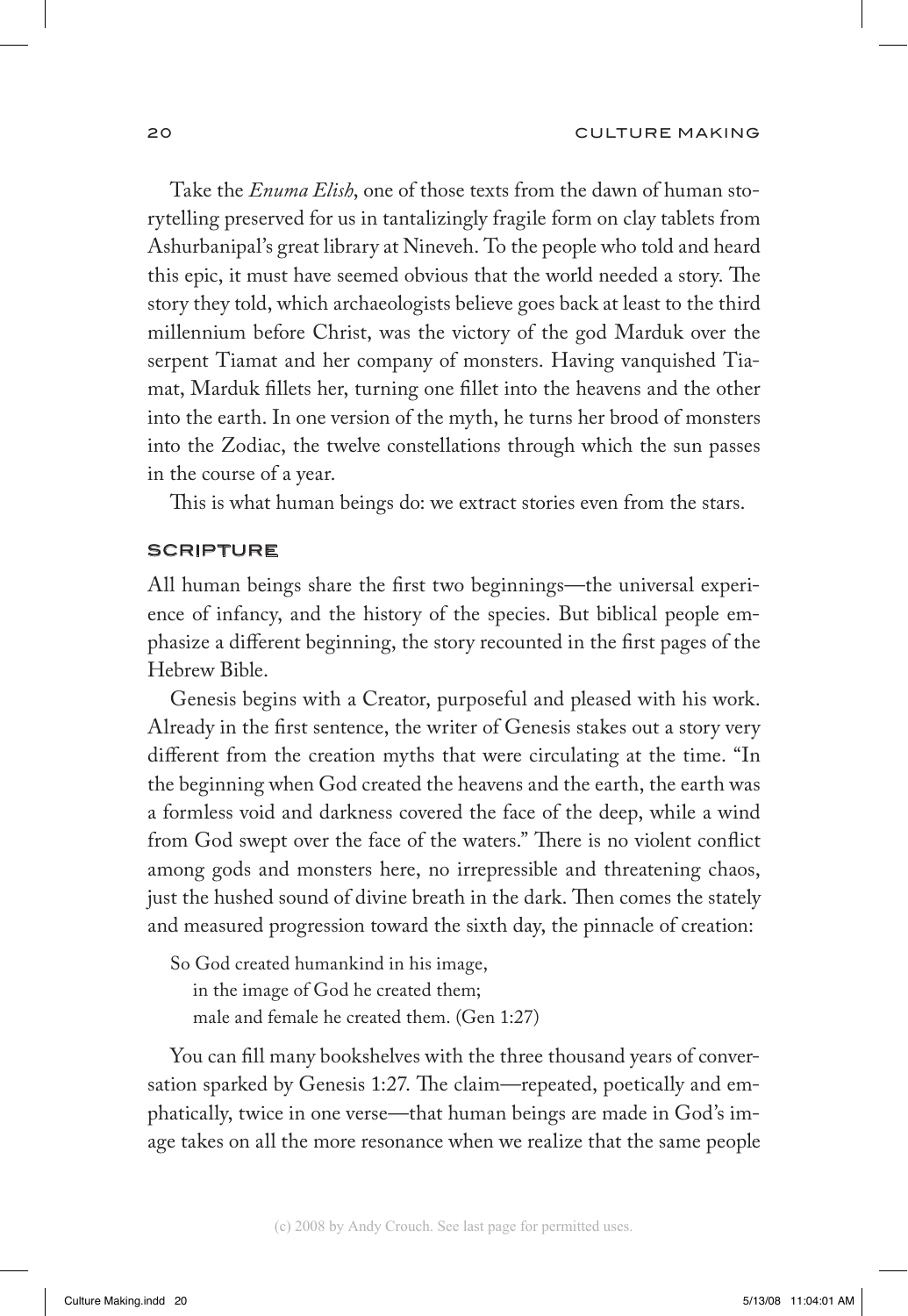who wrote and preserved Genesis 1:27 also knew the second commandment, which insisted, "you shall not make a graven image." The writers of the Bible would have been the first to insist that human attempts at fashioning images of God are doomed to failure or worse. But God, it seems, has no such limitation. God himself makes an "image" of himself. Humankind's "images of God" are always deficient and destructive, the Hebrew Bible insists, but God's own "image of God" is the summary of everything he has made, crowned with the words, "It was very good."

What does it mean that we are made in the image of God? Perhaps the best way to answer this question is to ask another: What "image of God" is conveyed by Genesis 1:1-26? The God we meet in these verses, so unlike the alternative gods on offer in the ancient Near East, is first of all a source of limitless, extraordinary *creativity*. For the writers of the *Enuma Elish*, the world was a byproduct of divine conflict. The cosmos of the *Enuma Elish* is grim, with chaos always near. Even human beings, who are Marduk's crowning achievement, are a response to a divine political problem (as near as we can tell from the fragmentary text): the other gods complain that there is no one to worship them, and Marduk's "cunning plan" is to create human beings to serve that purpose. In contrast, the writer of Genesis looks at the world, from stars to starfish, and sees a purposeful, engaged, creative intelligence at work. Every "kind" of animal is further testimony to the extraordinary fruitfulness of this Creator's imagination. The world is not the product of accident or heavenly politics, but of a free, even relaxed, blessed Creator.

However, this Creator also addresses the fundamental concern that lies underneath the *Enuma Elish* and other creation myths—the human sense that chaos is never far away. Genesis 1 is a sequence of acts of *ordering*, as the Creator gradually carves out a habitable environment. The first chapter of Genesis records a series of divisions—order from chaos, light from darkness, heaven from earth, sea from land—each of which makes the world more amenable for the flourishing of creativity.

Another way of putting these two features of creation is to say that Genesis presents God as both Creator and Ruler of the universe. Creators are those who make something new; rulers are those who maintain order and separation.

As an American I'm aware that I tend to celebrate creators and am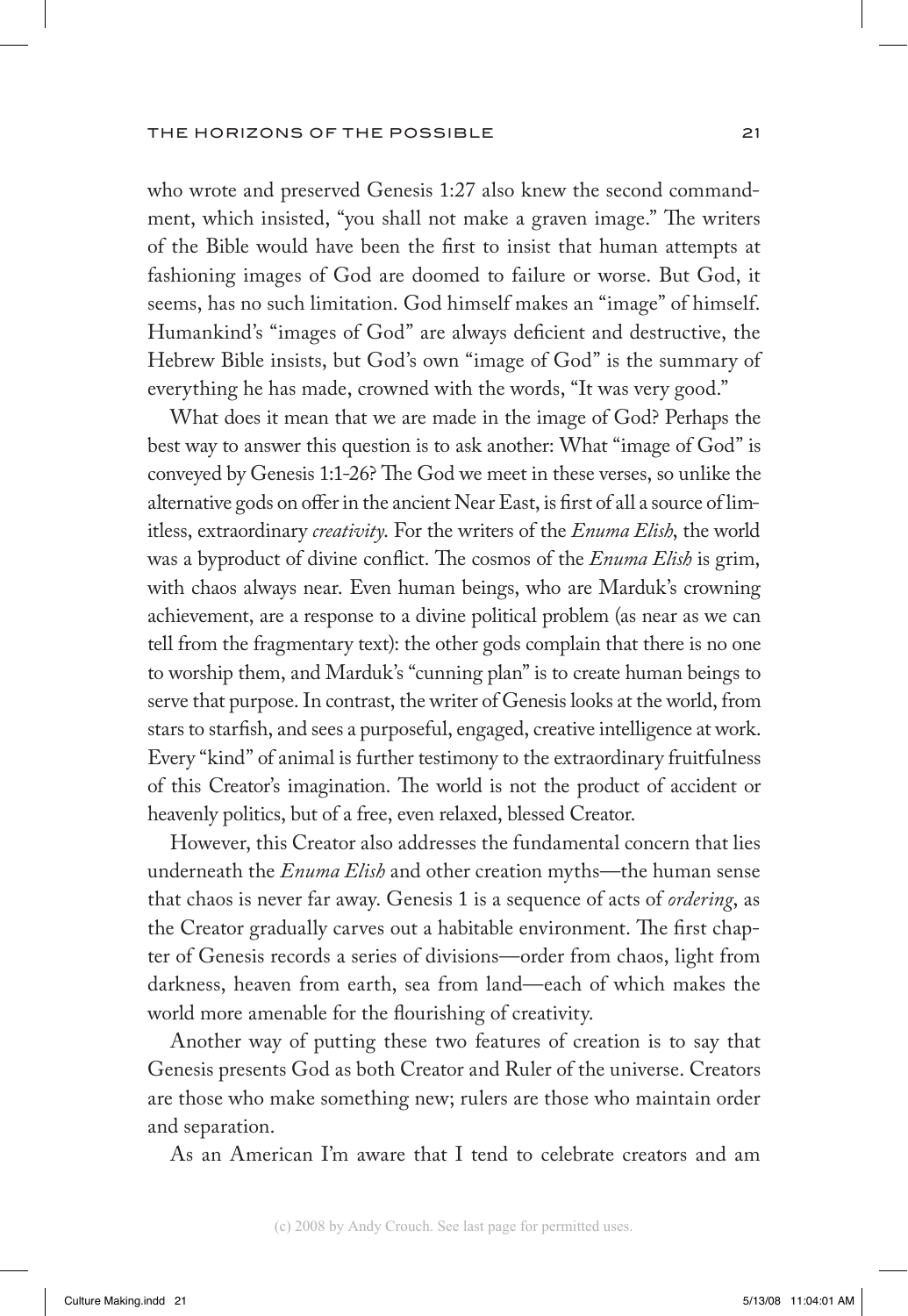suspicious of rulers—our nation's history began, after all, with the overthrow of a ruler and the creation of a novel form of government. In America, though not at many other times and places in history, innovation is prized more than conservation. The idea that the world's Creator is also its Ruler—that order accompanies creativity—may strike us as suspicious and unfamiliar.

Yet creativity cannot exist without order—a structure within which creation can happen. On a cosmic level the extraordinary profusion of species could never survive if the world were an undifferentiated soup of elements. This is true of human creativity too. Without the darkened box of a theater, films would lose their compelling power. Without the lines and spaces that make up written English, this book would be a soup of letters. Creativity requires cosmos—it requires an ordered environment.

So in a way the Creator's greatest gift to his creation is the gift of structure—not a structure which locks the world, let alone the Creator himself, into eternal mechanical repetition, but a structure which provides freedom. And those who are made in his image will also be both creators and rulers. They will have a unique capacity to create—perhaps not to call something out of nothing in quite the way that God does in Genesis 1:1, but to reshape what exists into something genuinely new. And they will have a responsibility to care for what God has made—"The LORD God took the man and put him in the garden of Eden to till it and keep it" (Gen 2:15). They will sort out the cultivated from the wild. Human beings will be gardeners.

#### MAKING SOMETHING OF THE WORLD

This, then, is the picture of humanity we find in Genesis: creative cultivators. We'll return to the Genesis story in chapter six. But for the moment notice how much it has in common with our other beginnings—the beginnings we have in common with every human being. The man and the woman in the Garden, just like every newborn baby and just like human beings at the dawn of their history—indeed, just like the human beings in the myths that the Genesis story was clearly written to rebut—find themselves already in the midst of a world. We can't escape the fact that the world came before us.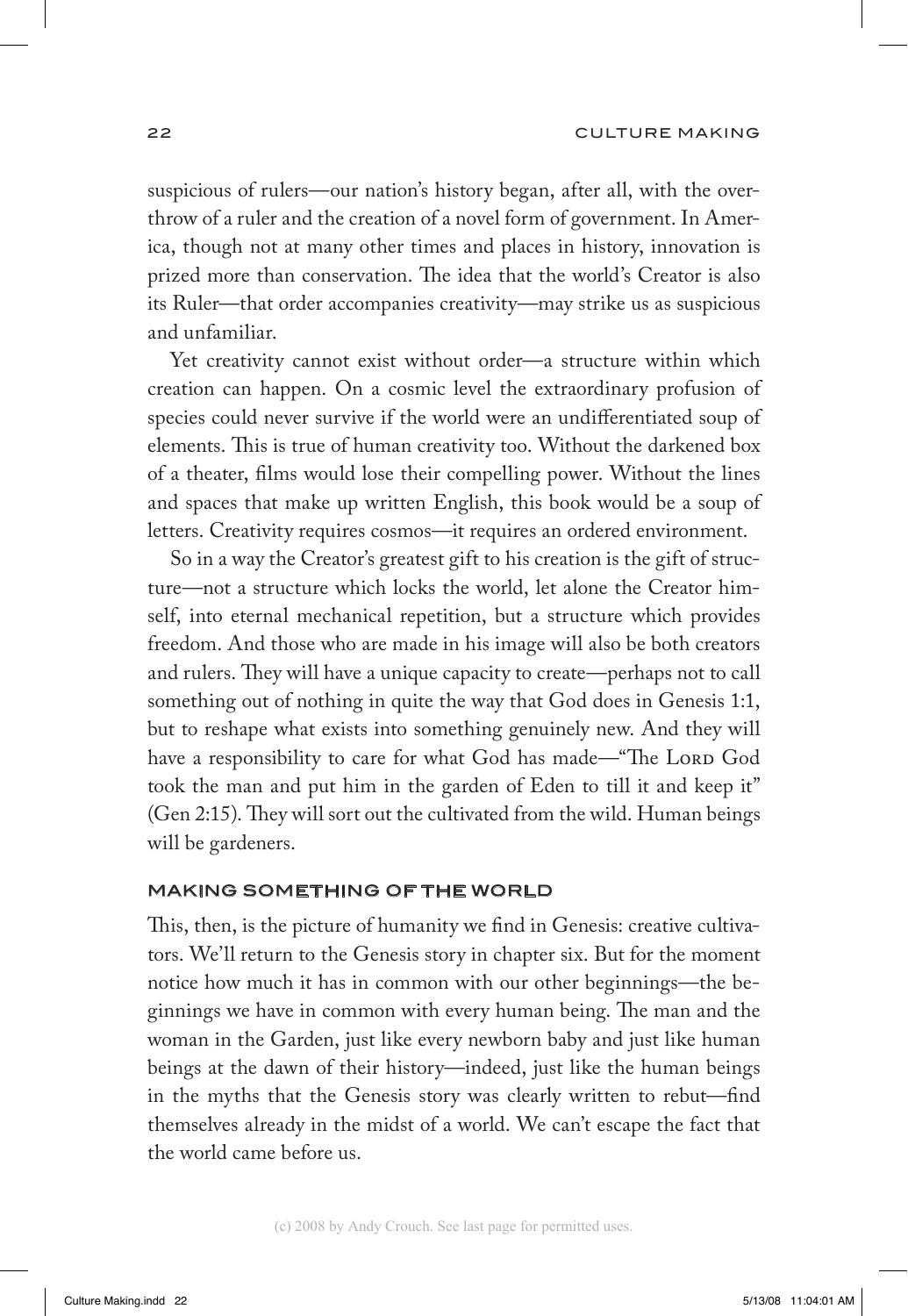They also find themselves, as we find ourselves, as human beings always and everywhere have found themselves, sensing that they are in the midst of a story. For the baby, it is the story of her family, a story that will be put together using words like *mama* and *daddy*. For our earliest ancestors, according to the archaeological record, it is the mysterious story of a world with stars and rocks and bison, a world that cries out for explanation.

And God gives the primordial man and woman the same task that the baby almost immediately undertakes with the raw materials of her vocal cords, lungs and mouth—the same thing that our human ancestors did with stone and fire and pigment on cave walls. They go to work with these recalcitrant raw materials (even the Garden before the Fall, it seems, required tilling and keeping), forming and reshaping the world they find themselves in. They begin "making something of the world."

This phrase, which I have adapted from the Christian cultural critic Ken Myers, distills what culture is and why it matters: *Culture is what we make of the world*. Culture is, first of all, the name for our relentless, restless human effort to take the world as it's given to us and make something else. This is the original insight of the writer of Genesis when he says that human beings were made in God's image: just like the original Creator, we are creators. God, of course, began with nothing, whereas we begin with something. But the difference is not as great as you might think. For every act of creation involves bringing something into being that was not there before—every creation is *ex nihilo*, from nothing, even when it takes the world as its starting point. Something is added in every act of making. This is clearest in the realm of art, where the raw materials of pigment and canvas become more than you ever could have predicted. Even a five-year-old's finger painting is more than the sum of paper and paint. But creation, the marvelous making of more than was there before, also happens when a chef makes an omelet, when a carpenter makes a chair, when a toddler makes a snow angel.

Culture is all of these things: paintings (whether finger paintings or the Sistine Chapel), omelets, chairs, snow angels. It is what human beings make of the world. It always bears the stamp of our creativity, our Godgiven desire to make something more than we were given.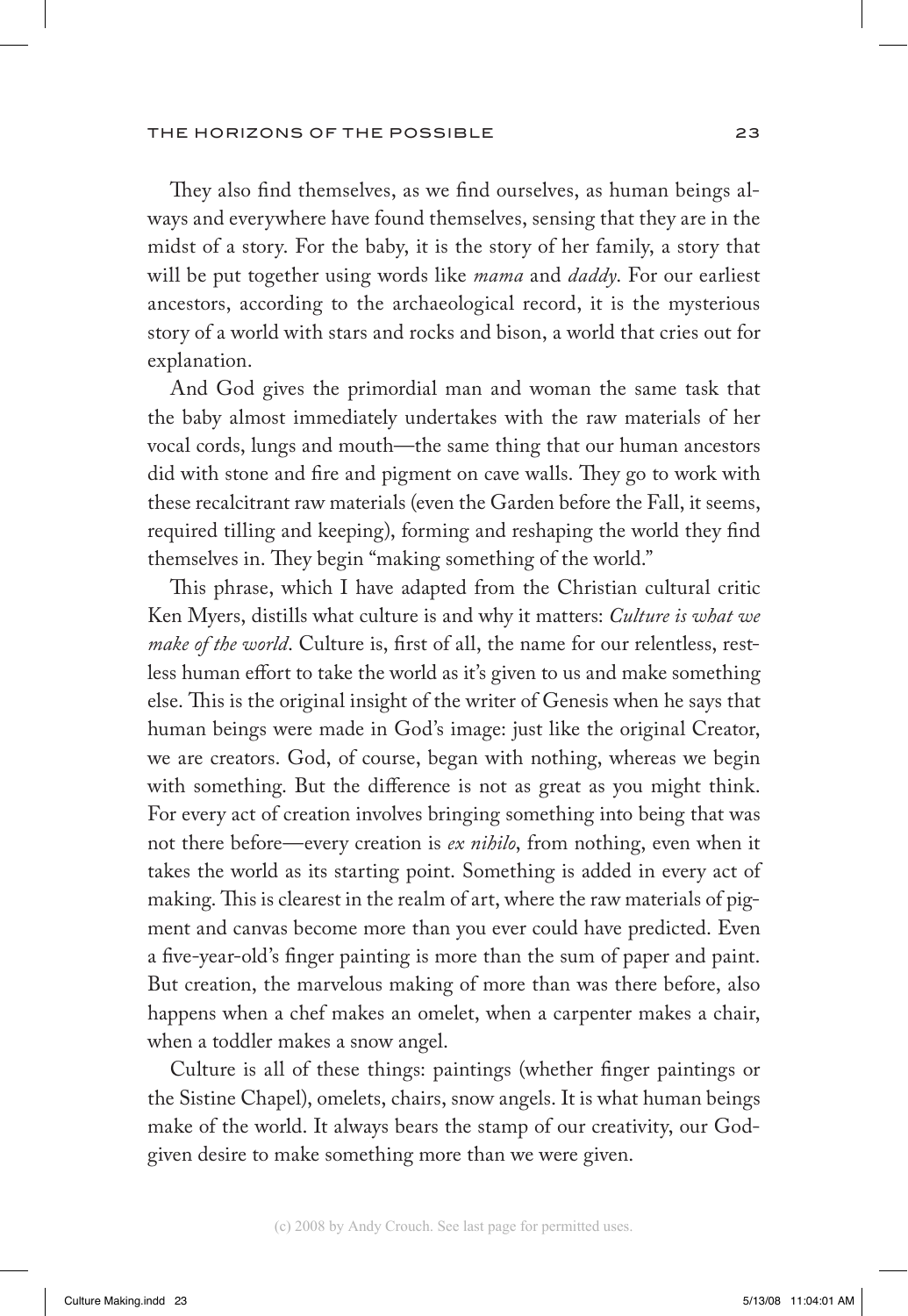But culture is not just what we make of the world in the first, most obvious sense. Culture also is what we make of the world in a deeper sense of that phrase. When we find ourselves perplexed by a scene in a movie or the lyrics of a song, we say to our friends, "What do you make of that?" We aren't usually asking our friends to write a new scene or sing new lyrics—we aren't asking for more creation. We mean, what sense do you make of it? We are asking for interpretation.

Indeed, the world that every baby, every human society and our primordial parents found themselves in clearly needs some interpreting. One of the most striking things about the world is just how little it discloses to us about its true meaning. It is full of mystery—at its best, full of wonder; at its worst, full of terror. Making sense of the wonder and terror of the world is the original human preoccupation. And it is this deeper sense of culture that most clearly distinguishes us from all the rest of creation. Ants and birds and chimpanzees make something of the world, in the sense of reshaping their environment with anthills and nests and even rudimentary tools and techniques—but we simply have no indication that any other creature wonders about the mystery of the world. Making sense of the world, interpreting its wonder and its terror, is left up to human beings alone.

So how do we make sense of the world? The two senses turn out to be more intertwined than we might have thought. We *make sense* of the world by *making something* of the world. The human quest for meaning is played out in human making: the finger-painting, omelet-stirring, chair-crafting, snow-swishing activities of culture. Meaning and making go together culture, you could say, is the activity of making meaning.

Think about the baby again. As she tries out the infinite combinations of sounds that her tongue and throat and lungs can produce, she happens upon a few that elicit an excited response from her parents. Quite by accident, her tongue bumps against her upper teeth while she vocalizes, making the sound "da." She does it again, over and over. Her father wanders into the room. "Da. Da. Da-da." Suddenly her daddy is leaning close, smiling, exclaiming, picking her up, hugging her. "She said *daddy!*" The baby might not have meant any such thing, but this smiling, hugging, loving man is clearly pleased. The next day, when she's trying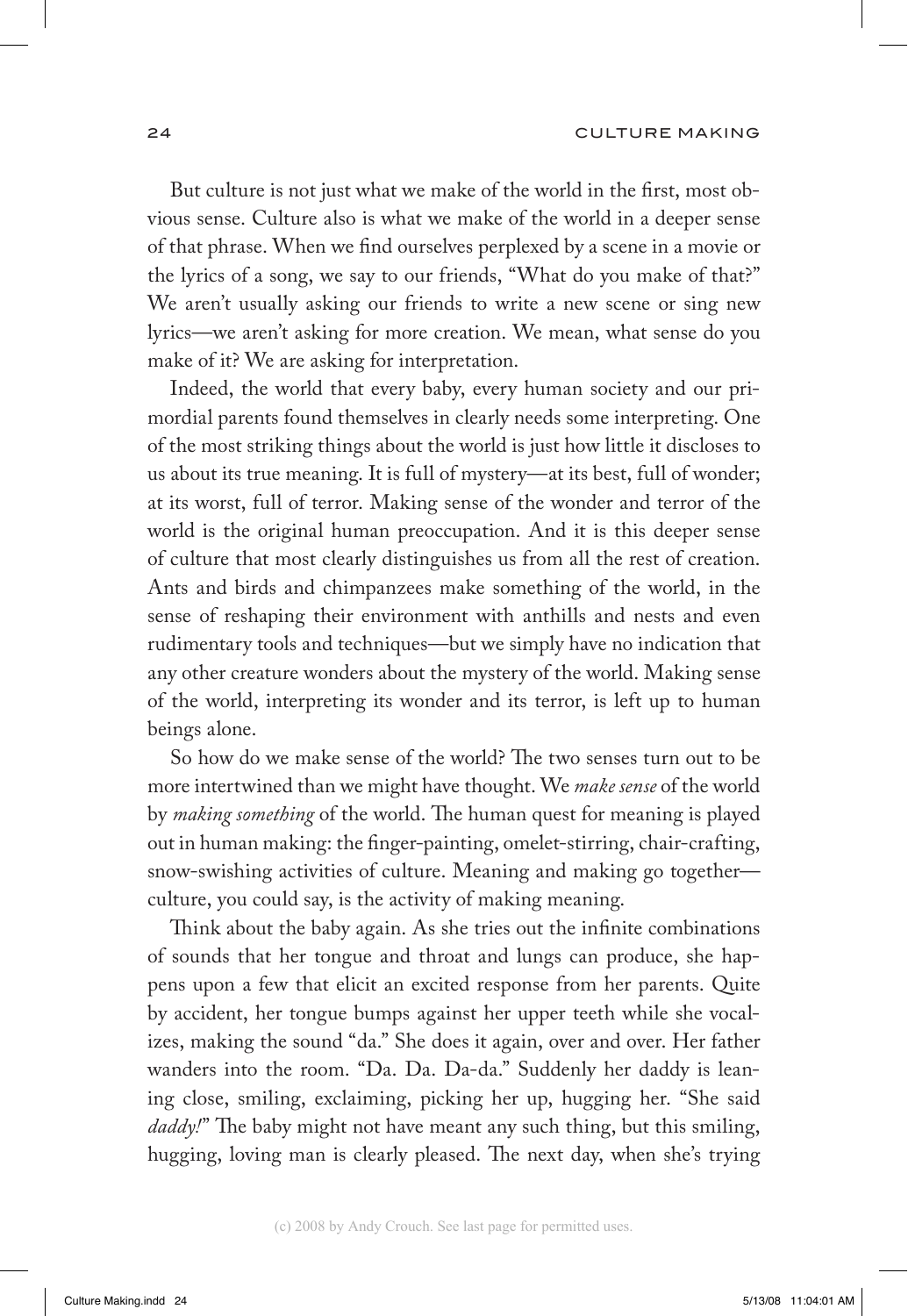out vocalizations again, it happens once more. Over the coming weeks the baby begins to connect that sound—"da-da"—with the hugs and the smiles. Perhaps she hears other people making the same sounds and is inspired to make them some more. Over time "da-da" becomes more than just a random and intriguing combination of sounds. The baby has made sense of daddy—given a name to an exceedingly important feature of her world—by making something of the world. Meaning and making have come together.

#### THE WORLD OF CULTURE

But notice something else about the baby: the world that she must make something of is not just the natural, created world of sound, teeth, lungs and air. Nor is it even just the other creatures, mommy and daddy, that inhabit that world with her. The father's excitement at hearing "da-da" comes because in our language (and in most other languages, as it happens) that sequence of sounds resembles a word. The existence of that word is itself a part of the world that the baby is trying to make something of. But the word is not "natural"—it is cultural. Culture, not just creation, is part of the baby's world.

One of the key insights that emerged over several centuries' worth of study in the fields we now call sociology and anthropology was summed up by Peter Berger and Thomas Luckmann in their book *The Social Construction of Reality*. Berger later expanded on its religious implications in his book *The Sacred Canopy*, which begins, "Every human society is an enterprise of world-building." Culture is not just what human beings make of the world; it is not just the way human beings make sense of the world; it is in fact *part of the world* that every new human being has to make something of.

So the baby must make something not just of sounds but of words. Words and language are as inescapable a part of "the world" with which she must work as are lungs and tongues. Omelets and chairs and paintings are just as much a part of the world as eggs and wood and pigments, preexisting and waiting for both interpretation and further creation. The world the baby arrives in encompasses not just the original stuff of prehuman creation but all the myriad things that humans themselves have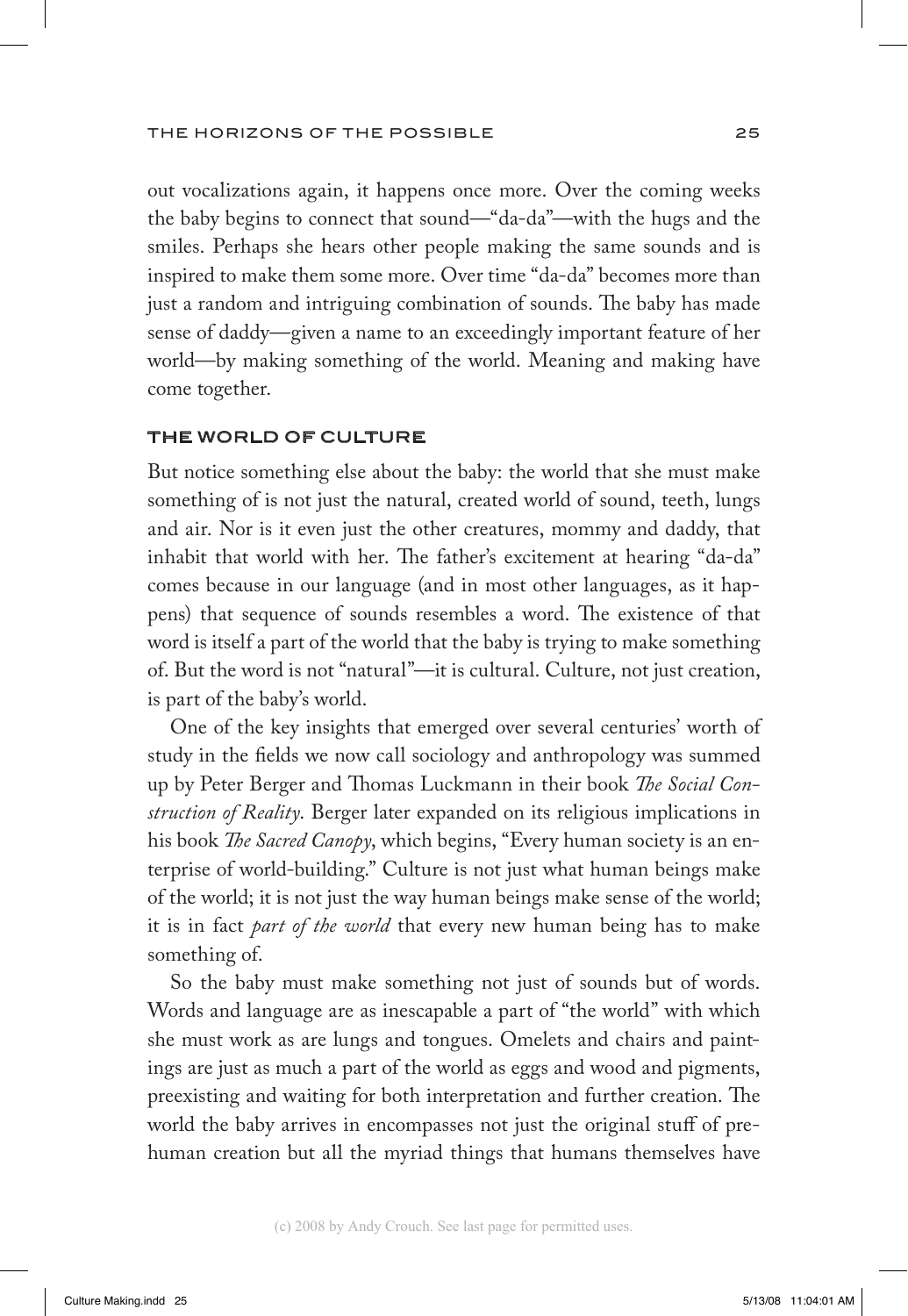already made from that stuff. The world with which the baby will have to come to terms as she grows is just as much cultural as it is natural.

So culture is cumulative: our cultural products become part of the world that a future generation must make something of—in both senses. It's important to appreciate how deep this goes, which is why Berger and Luckmann gave their book the startling title *The Social Construction of Reality*. It is not that nature is somehow deeply real and culture is shadowy, vague or transient. Culture really is part of our world, just as central to our lives and our being human as nature. In some ways it is more central. A baby who is born without hearing may never experience sound or understand the significance of the sounds that he produces by chance with his own vocal tract. But he can survive and even thrive in the world if he is taught language—whether a sign language or a written language—and thus inducted into a culture. The cultural world of language is more essential to human flourishing than the natural world of sound.

#### THE RIVER AND THE HIGHWAY

Culture has quite literally reshaped the world. In the nineteenth century, if you had asked well-traveled Americans to sketch a map of their country, including its most significant features, they would almost certainly have drawn you a continent full of rivers. The Mississippi, of course, but also the Connecticut, the Ohio, the Missouri, the St. Lawrence and a dozen more. Rivers—part of the created, "uncultured" world—were a crucial part of the world that early Americans had to make something of. And make something of them they did indeed—the rivers, in their dual role as transportation routes for cargo and people on the one hand, and barriers to travel on the other, prompted myriad cultural innovations. Just to name the rivers is to realize that they gave their names to many of the states created as America expanded westward. Cities arose at the juncture of rivers. Technologies were developed to harness the river for transportation. Songs and stories arose that depended on rivers for their setting and meaning—try to imagine *Huckleberry Finn* without Huck and Jim on the barge floating down the Mississippi.

But if you asked similarly well-traveled Americans in the twenty-first century to sketch a map of the continent, I suspect they would have a hard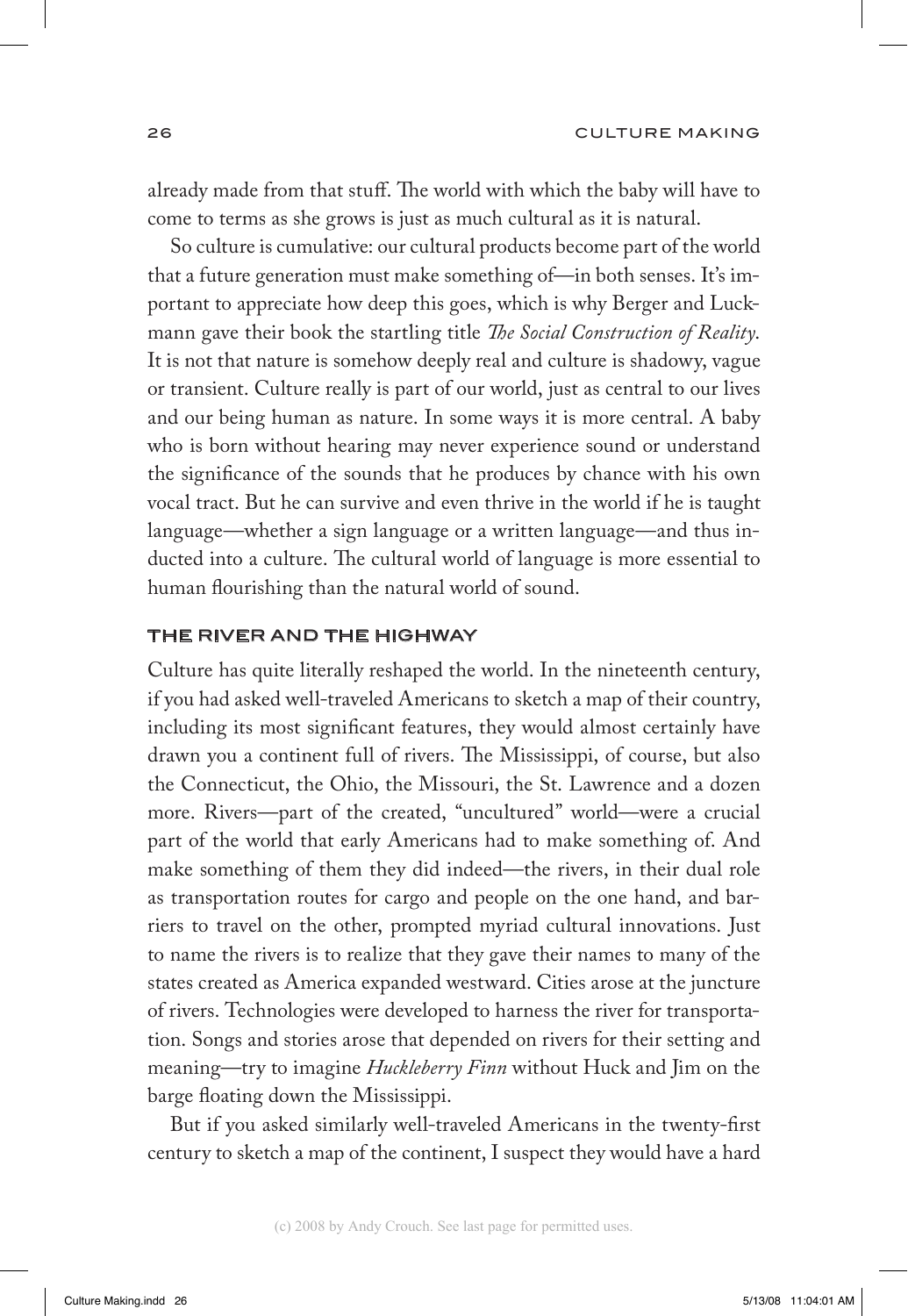time identifying any river but the Mississippi. Here's a quick quiz: where on a map is the Missouri River? If you know the answer, you probably either live in St. Louis or have a lifelong obsession with geography. Rivers, so central to the world of the nineteenth century, are now peripheral at best. Interstate highways, on the other hand, are the principal means of travel by land, and most Americans can sketch out the rough lines of Interstate 90, cutting east to west across the continent from Boston to Seattle, and the highway Southern Californians call "the 5," stretching from San Diego to the Pacific Northwest.

Highways are our rivers. Cities arise and economies thrive where they intersect. New forms of commerce flourish alongside the interstate. The extraordinarily complex web of modern intermodal transport, depending on containers that can be transferred seamlessly from ship to rail to truck, depends on the highway system. Songs and stories arise from the highway system too—if nothing quite so romantic and durable as *Huckleberry Finn*, then at least the enduring tradition of the American "road movie" and Jack Kerouac's Beat classic *On the Road*.

The transition from river to highway is a transition from one world to another. We can argue about whether interstate highways make the world better or worse, but we cannot deny that they make a new kind of world. They do so partly by reshaping the physical world itself, blasting through hills and bridging rivers so smoothly that we don't even know the names of the rivers we cross. And they do so more profoundly by reshaping our imagination, our mental picture of what is in the world and what matters in it. The difference they make, however, is not "imaginary"—it is real. It really is possible to drive from Boston to Seattle in fifty hours or less (if you have a partner to drive when you get sleepy). And you can do so without knowing the name of a single river or port. It's possible because of Interstate 90, a purely cultural product, along with the myriad other cultural products that interact with and support it. Culture, not just nature, has become the world that we must make something of.

#### THE HORIZONS OF THE POSSIBLE

Up to now I've indulged in a risky shortcut: talking about culture in the abstract, almost as if it were an ethereal Big Idea, written with Capital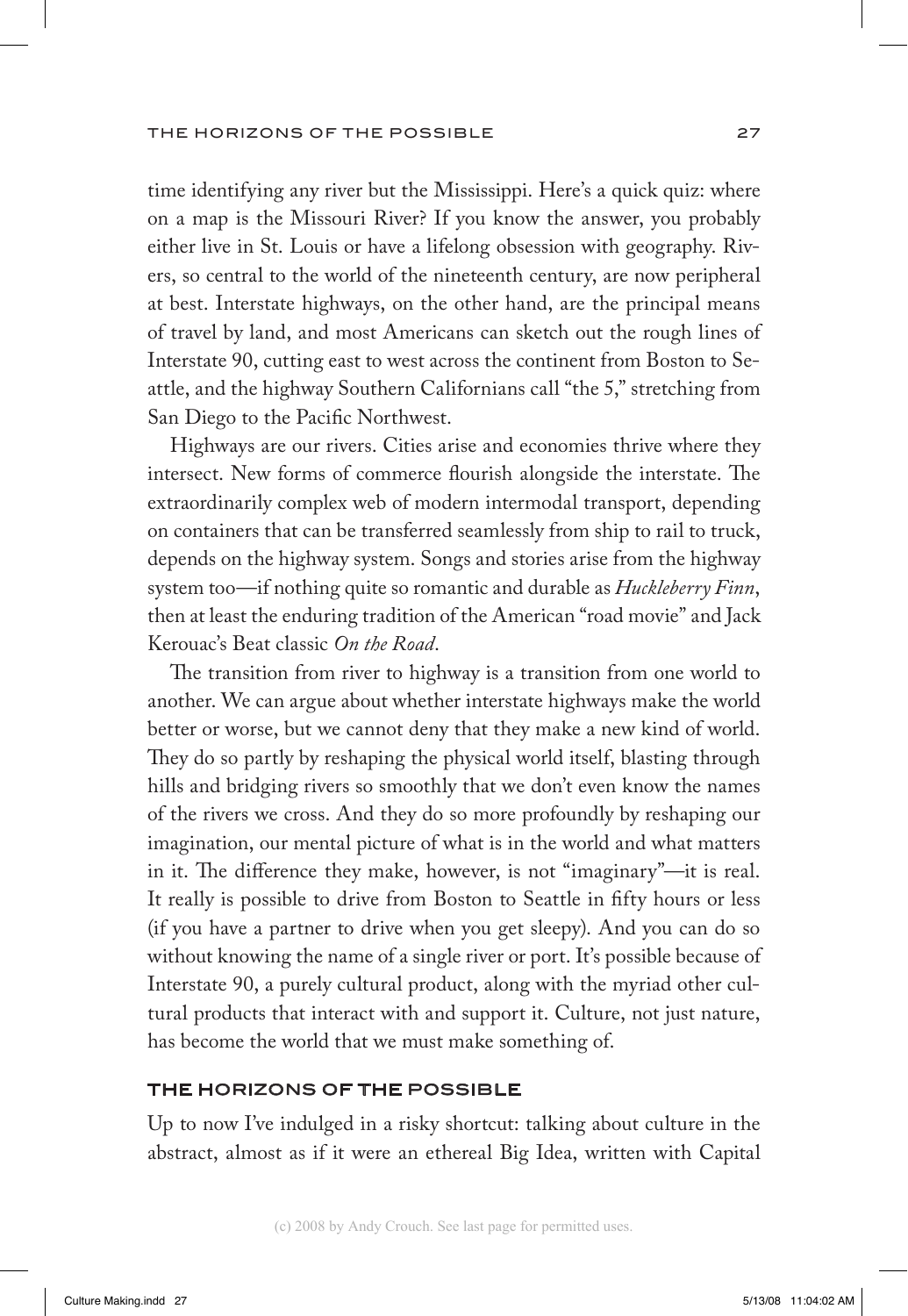Letters, floating through History. Yet no one—not even those who read books with titles like *Culture Making*—makes Culture. Rather, Culture, in the abstract, always and only comes from particular human acts of cultivation and creativity. We don't make Culture, we make omelets. We tell stories. We build hospitals. We pass laws. These specific products of cultivating and creating—borrowing a word from archaeology and anthropology, we can call them "artifacts," or borrowing from philosophy, we can call them "goods"—are what eventually, over time, become part of the framework of the world for future generations.

Likewise, the word *culture*, when it is reserved for art, music, literature and the like, tends to make us think of vague interior states. We think of a beautiful symphony or a provocative work of art in a museum—powerful ideas and images, perhaps, but not artifacts that seem to do anything real, anything tangible, to the world outside the walls where we enjoy or endure them. Yet culture, in its more fundamental sense, really does remake the world, because culture shapes the horizons of the possible.

Think again of that fifty-hour journey from Boston to Seattle. Before the vast, culture-making act that was the construction of Interstate 90, such a journey, in terms of speed and comfort, was impossible. Now it is possible. What made the difference was a concrete cultural good—in this case, quite literally made of concrete. Of course, most of us are too impatient to drive across the country, so if we can afford it, we avail ourselves of an even more audacious kind of culture—air travel—and cover the distance in a few hours. What was previously impossible, culture has made possible.

And even more remarkably, culture can make some things impossible that were previously possible. Reading David McCullough's biography of John Adams a few years ago, I was reminded that not that long ago, a vast cultural infrastructure made it possible to travel the three hundred miles from Boston to Philadelphia by horse. There were roads, wayside inns, stables and turnpikes along which travelers could make a slow but steady journey from one city to the other. For more than a century these cultural goods made interstate horse travel possible. But I dare say it would be impossible now. The inns and stables of the nineteenth century are long gone. Horses are forbidden from the shoulders of the highways that con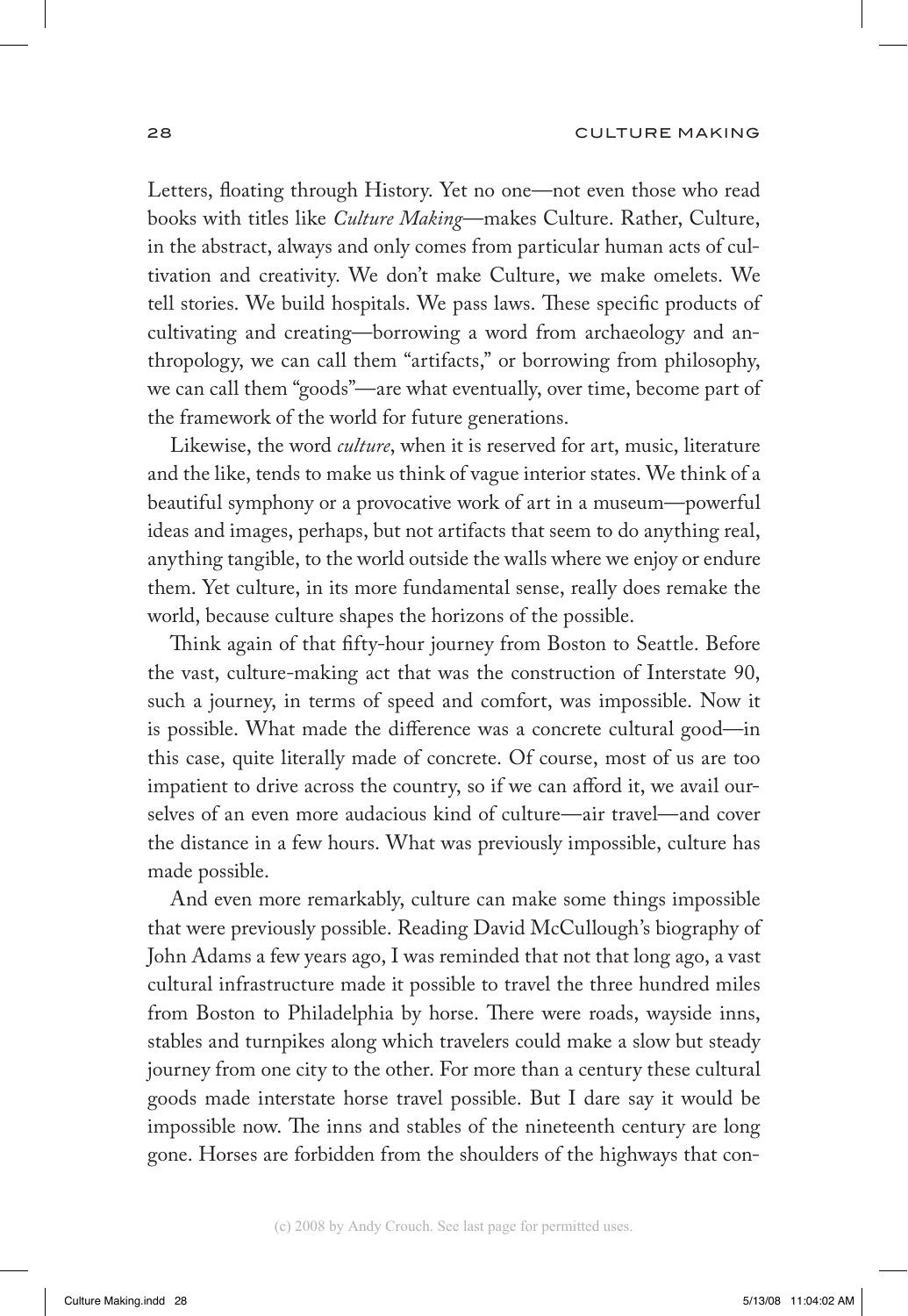nect Boston and Philadelphia, even if horses could stand the roar of the traffic that would be rushing by them just a few feet away. To ride a horse any distance in what is now called "the Northeast Corridor" would be a feat of bravery, to say the least, and quite possibly also an act of cruelty to animals. Culture has made travel by horse, once eminently possible, impossible.

And these two functions—making things possible that were impossible, and perhaps even more importantly making things impossible that were once possible—when put together add up to "world-building." *World*, after all, is a shorthand way of describing all those forces outside ourselves, beyond our control and will, that both constrain us and give us options and opportunities. After many thousands of years of accumulating human culture, the world which we must make something of—the environment in which we carry on the never-ending human cultural project—is largely the world others before us have made. Culture, even more than nature, defines for us the horizons of possibility and impossibility. We live in the world that culture has made.

#### DIAGNOSING CULTURE

If we want to understand culture, then, it's always best to begin and end with specific cultural goods. I've found five questions to be particularly helpful in understanding how a particular artifact fits into its broader cultural story.

The first two questions arise from culture's meaning-making function—culture's role in making sense of the world. (1) *What does this cultural artifact assume about the way the world is?* What are the key features of the world that this cultural artifact tries to deal with, respond to, make sense of? (2) *What does this cultural artifact assume about the way the world should be?* What vision of the future animated its creators? What new sense does it seek to add to a world that often seems chaotic and senseless?

Then come two questions that acknowledge culture's extraordinary power to shape the horizons of possibility. (3) *What does this cultural artifact make possible?* What can people do or imagine, thanks to this artifact, that they could not before? Conversely, (4) *what does this cultural artifact make impossible (or at least very difficult)?* What activities and experiences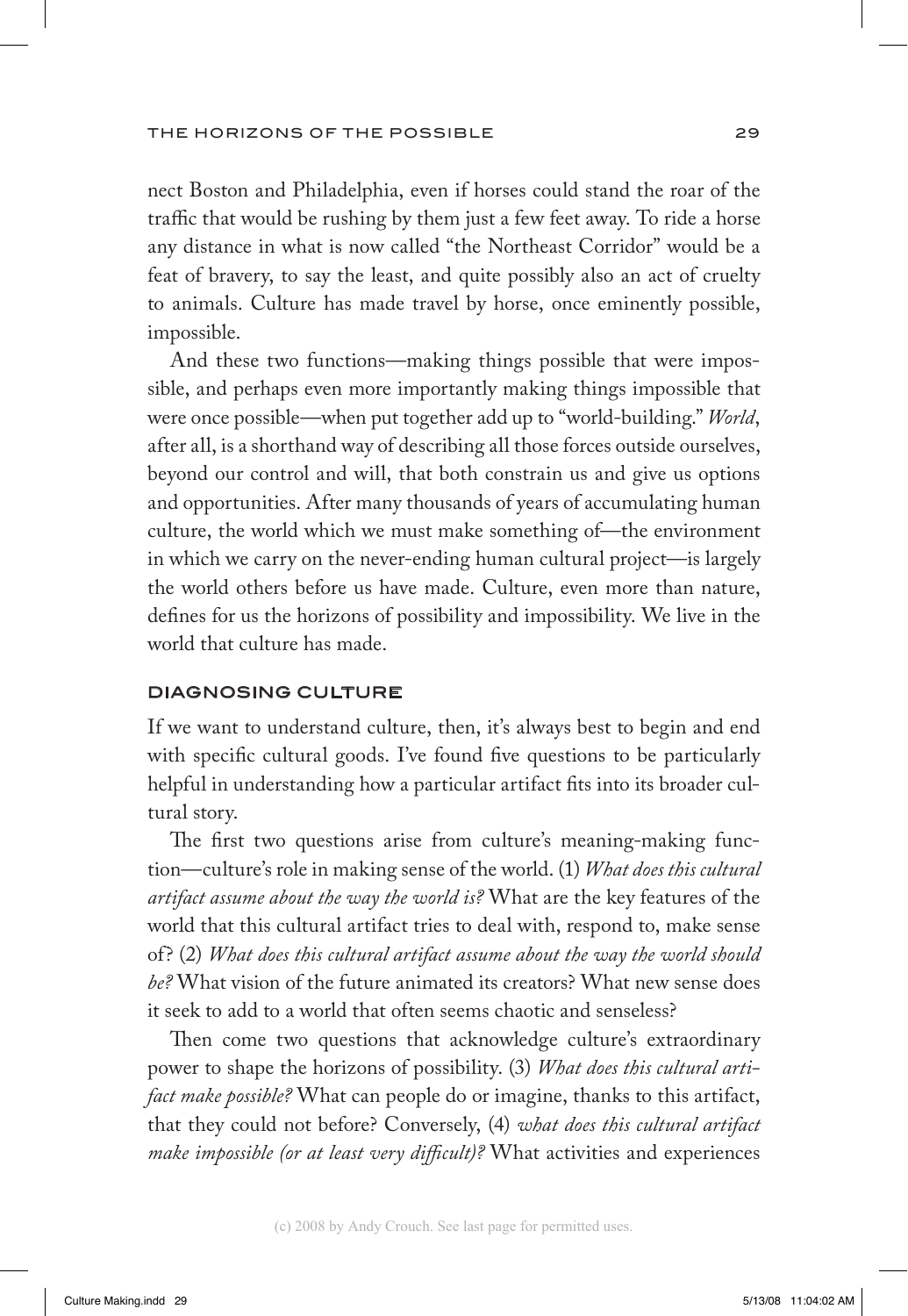that were previously part of the human experience become all but impossible in the wake of this new thing? Often this is the most interesting question of all, especially because so much technological culture is presented exclusively in terms of what it will make *possible*. Yet few cultural artifacts serve only to move the horizons of possibility outward and leave the horizons of impossibility unchanged. Almost every cultural artifact, in small or large ways, makes something impossible—or at least more difficult—that was possible before.

Finally, because culture inevitably begets more culture, we have to look at the effect of this artifact on future culture. (5) *What new forms of culture are created in response to this artifact?* What is cultivated and created that could not have been before?

To be sure, these five questions may yield more interesting answers with some cultural artifacts than others. *What do omelets assume about the world?* may not seem to be the kind of question you'd want to spend much time on. Then again, even to answer that question is to remind ourselves just how much culture is part of the "world" we must make something of—since omelets assume that the world includes not just the natural phenomena called eggs (obtained from chickens that have been domesticated through millennia in order to produce reliably large, tasty eggs for human consumption) but cultural phenomena, including a ready source of high heat, nonstick or well-seasoned frying pans, natural ingredients like peppers or mushrooms and processed ingredients like cheese or ham, a meal called breakfast where eggs figure prominently, utensils that are well suited to eating a large mass of eggs, and hearty appetites that are inclined to consume several eggs in a sitting. Just for starters.

*What do omelets assume about the way the world should be?* Well, I suppose they assume that the tasty, protein-laden nutrients of an egg are better eaten cooked than raw—and perhaps also that the world should have an alternative to the blandness of plain cooked eggs. The world should be multicolored, with green peppers and pink ham and white cheese contrasting pleasingly with the pale yellow eggs; the world should have many textures, both crunchy and smooth. The world should hold together—a haphazard pile of scrambled eggs is antithetical to the vision of the wellturned-out omelet, semicircular and perfectly bronzed. The world should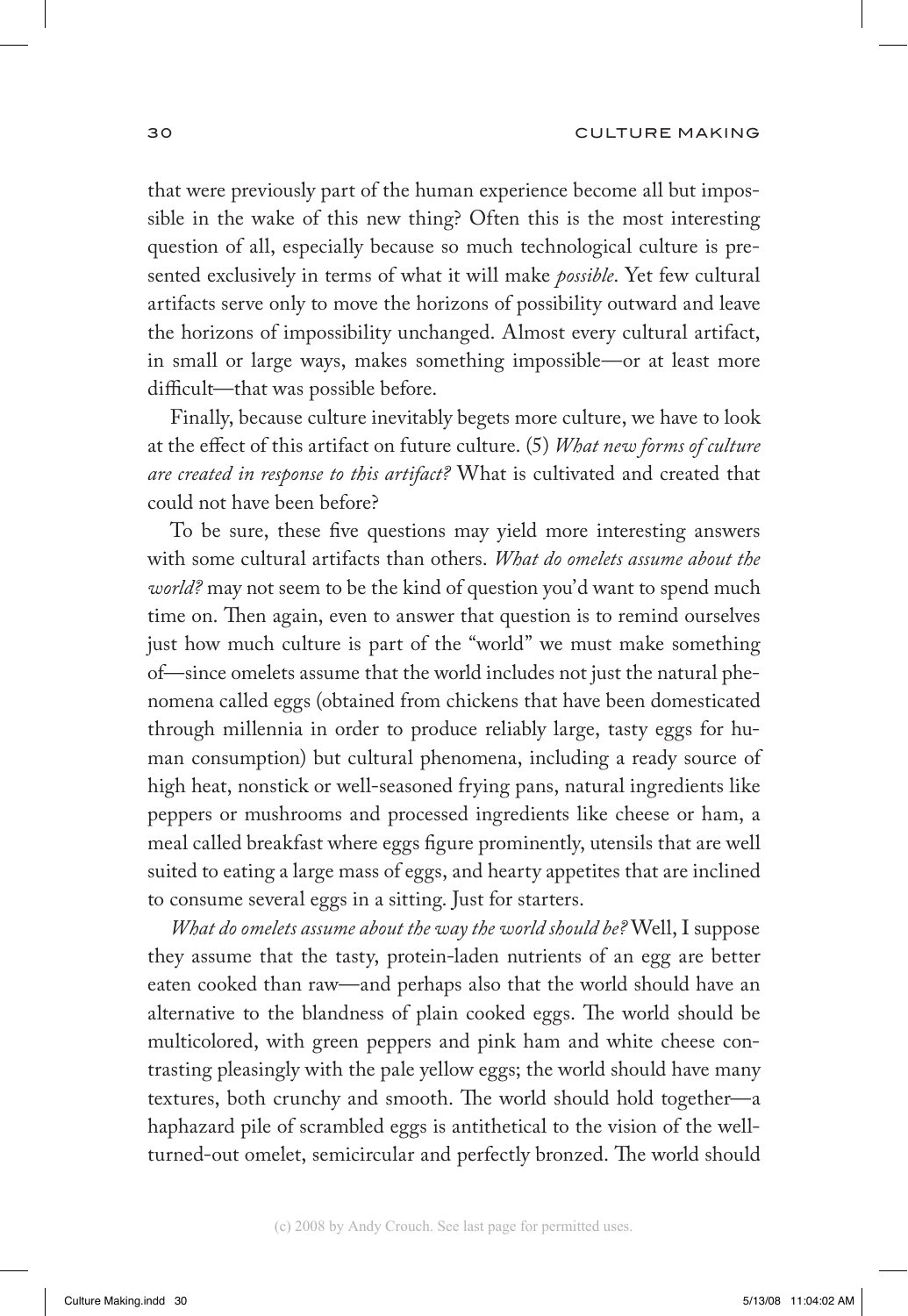be filling, satisfying, rich in the mouth, large on the plate—an overflow of plenitude from the small, unremarkable beginning of an egg (or three). Life, or at least breakfast, should leave us stuffed.

Perhaps there is more here than we realized. Even a simple breakfast dish encodes a whole set of assumptions and hopes about the world, which we could summarize this way: the world has eggs, but it should have omelets too. The world, the cultural artifact of the omelet says, always has room for more. The givens of our natural environment, as satisfying and nutritious as they are, are nothing compared to what can happen with a little culture—or, in the case of the omelet, centuries and centuries of gradual perfecting of all the cultural ingredients, from cheese to frying pans, that make the omelet possible. Culture fulfills the latent promise of nature. To echo biblical language, the egg is good, but the omelet is very good—but now we're really getting ahead of ourselves.

*What does the omelet make possible?* To balance out our meditations on the glories of omelets, perhaps we should engage in a bit of culinary realpolitik. The omelet, fully cooked as it is, helps make it possible for salmonella to contaminate our egg supply without causing a public health disaster. For that matter, the omelet, generally a good source of cholesterol, saturated fat and sodium, might make heart disease possible, or a lot more likely, for many of its satisfied customers. It also may contribute to the fortunes of the egg industry and the wallets of egg industrialists. *What does the omelet make impossible, or at least a lot more difficult?* Perhaps the omelet doesn't make anything truly impossible, though you may be able to think of something I haven't. It certainly makes eating raw eggs—not unknown in human history—a lot less appealing. It may even make plain old scrambled eggs seem rather second rate. It makes it harder to sit down to a "continental" breakfast of bread, butter and jam, and feel fully satisfied. It makes it harder to pay for breakfast at a restaurant, in many American cities at any rate, without getting into double digits. It may make it harder for many of us to stay thin.

*What new culture is created in response to the omelet?* New kinds of omelets—omelets with egg whites only (a response to the original omelet's deficiencies for cholesterol watchers) and omelets with new combinations of ingredients. New kinds of kitchen implements—better surfaces for ex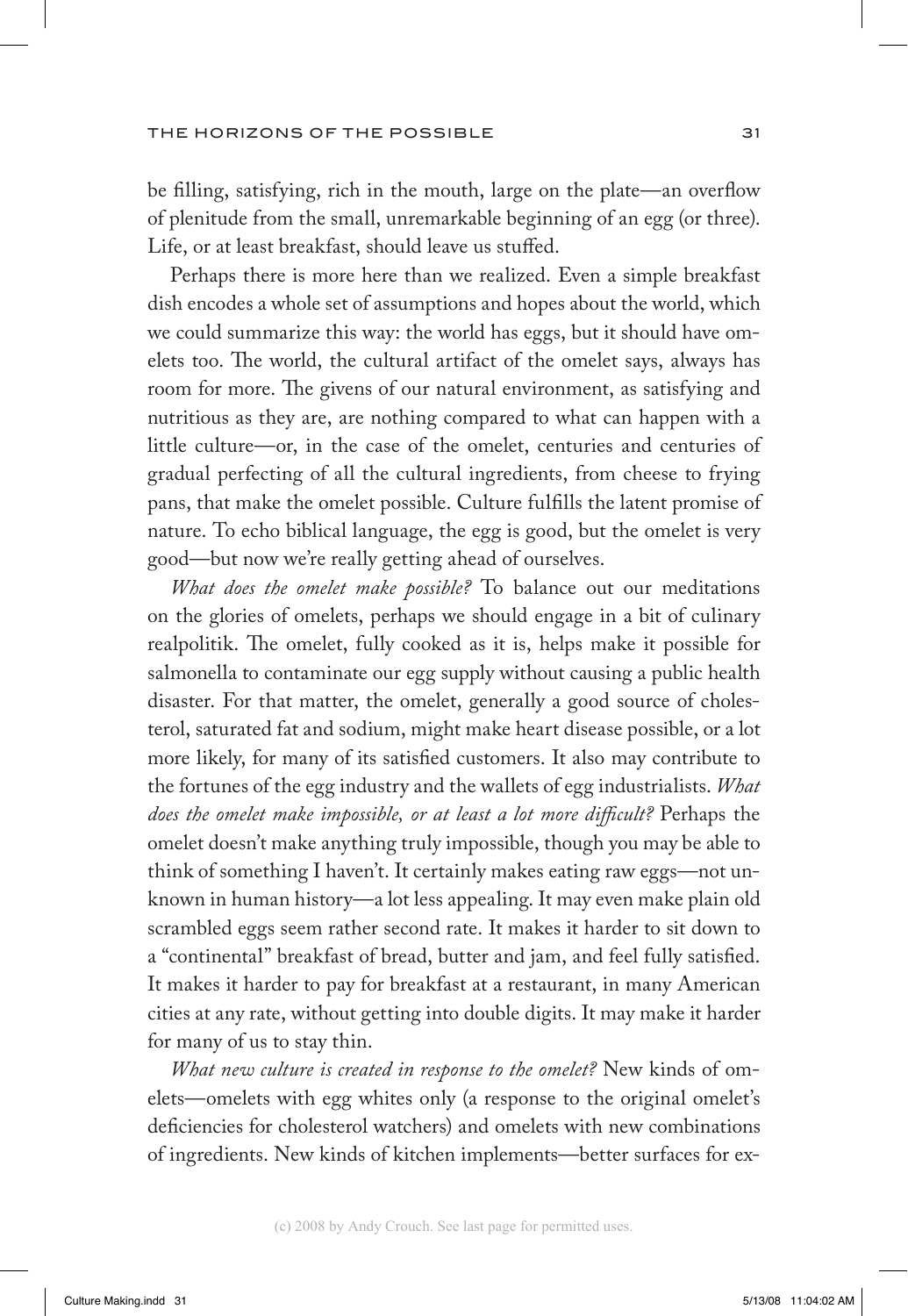ecuting the all-important omelet flip, pan sizes suited to creating the perfect omelet half-moon shape. The "omelet station" in fancy hotel restaurants, staffed by a chef whose only job is to make omelets to order. Books about omelet preparation. Websites (or at least sections of egg websites) about omelets. And these very paragraphs in this book, themselves a small cultural artifact seeking to "make something of" omelets and the world they make.

#### THE INTERSTATE HIGHWAY SYSTEM

As fascinating, and revealing, as these questions may be when applied to omelets, they are even more helpful when we try to understand large-scale cultural goods like the interstate highway system, established when President Dwight Eisenhower signed into law the "National System of Interstate and Defense Highways Act" on June 29, 1956. Encoded into its very beginnings was America's preoccupation with being prepared to meet the military threat from the Soviet Union. Eisenhower had been impressed by Germany's autobahn system while serving there in the United States Army—so that the interstate highway system's origins, like so many other cultural artifacts in post-World War II America, were shaped by the experiences and values of military men, many of which can be discerned in our answers to our diagnostic questions.

*What does the interstate highway assume about the way the world is?* Of course it assumes the existence of the automobile, which in turn assumes combustion engines and combustible fuel—so that the interstate highway system depends on other exceedingly complex cultural artifacts for its existence. It assumes the political unification of relatively distant places, the modern nation-state that stretches from "sea to shining sea," so different from the arrangements of an earlier time when each valley could be a kingdom. It assumes millennia of accumulated experience in road building, reaching back at least to the Romans' engineering achievements that made possible their own far-flung empire. The highway system also assumes a preexisting map of significant cities, most of which will be incorporated into its grid (thus reinforcing the viability of the cities it passes through, while sidelining those it passes by). It assumes significant national wealth that provides the capacity to invest in such a massive project,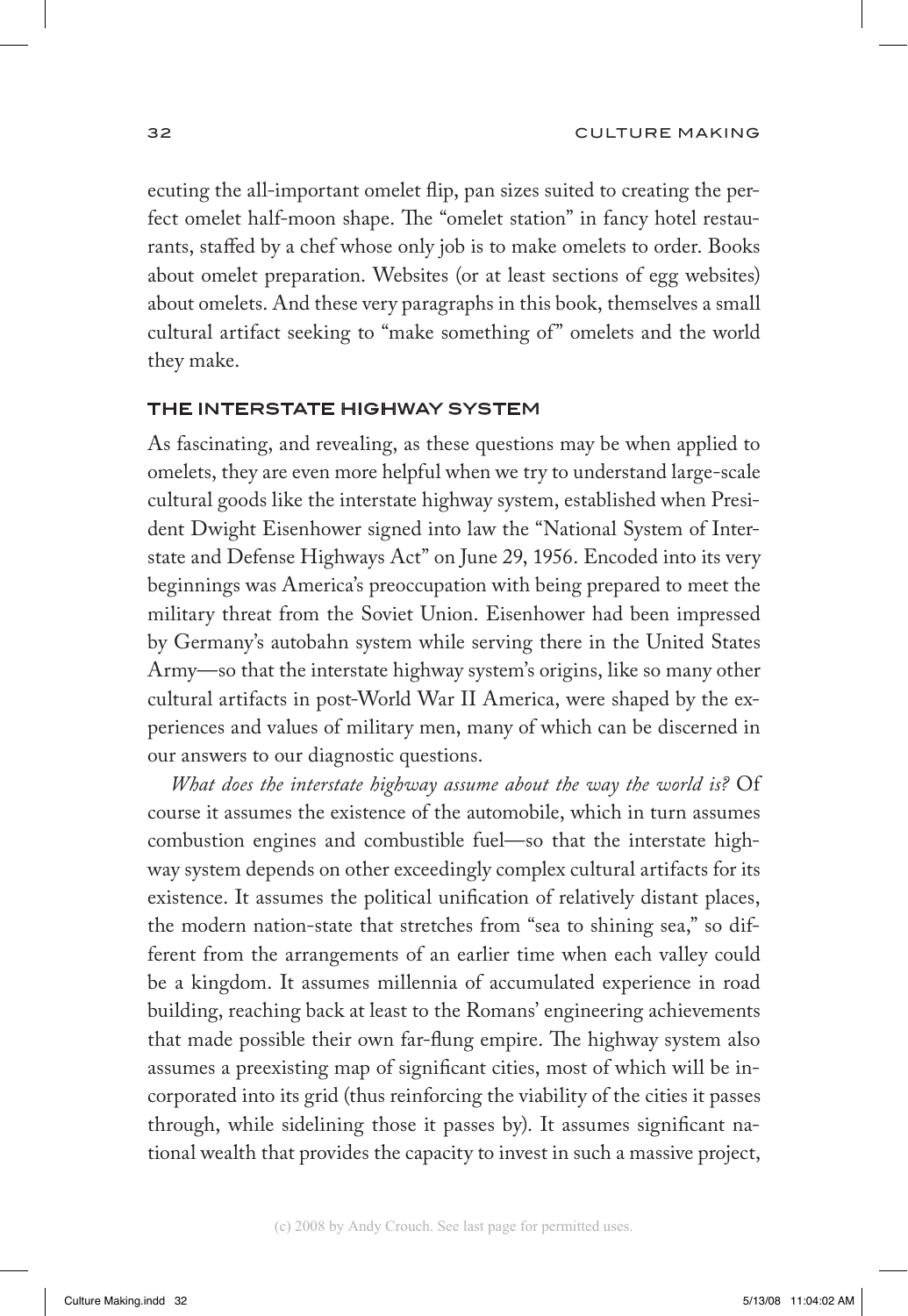and it assumes the population pressures and economic growth that have produced that wealth.

*What does it assume about the way the world should be?* The world should be smoother and faster, and the world should be safer—its corners, hills and valleys literally rounded off in the interests of efficiency. Rivers and mountains should be scenery, not obstacles. The perceived distance from one place to the next should shrink—the mile should seem like a short distance rather than a long one. Consistency from place to place is more valuable than the particulars of each place—uniform signage and road markings, fixed radii for curves and angles for exit ramps, and identical rules of the road should make local knowledge unnecessary. We should be able to go anywhere and feel more or less at home. Goods from far away should become more economically competitive with goods from nearby; goods nearby should have new markets in places far away.

*What does the interstate highway system make possible?* If you are reading this in the United States, it is overwhelmingly likely that everything you can touch nearby—your clothes, the chair, the coffee you're sipping or the food you're eating—traveled at some point by interstate, more cheaply and more quickly than it would have otherwise. So the interstates have indeed made smooth and efficient commerce more possible. The interstates also spawned entirely new forms of commerce—from fast-food restaurants to Cracker Barrel, that paradoxical restaurant chain that reveres "old country cooking" and inhabits apparently time-weathered old buildings, but is in fact only available next to interstate highways. They helped make America's car culture not only possible but, in most parts of the country, necessary. We wouldn't have green-lawned suburbs without the interstates that made it possible to live far from workplaces in central cities. And without the interstates we wouldn't have the abandoned-lot "inner cities," created when middle-class families moved to the suburbs. In fact, when the Fannie Mae Foundation asked urban planners to name the top ten factors in the way American cities developed (and decayed) in the twentieth century, the interstate highway system was number one.

So the interstate highway system has also made some things impossible, or at least much more difficult. It has become more difficult for many Americans to work without commuting. It has become impossible to sus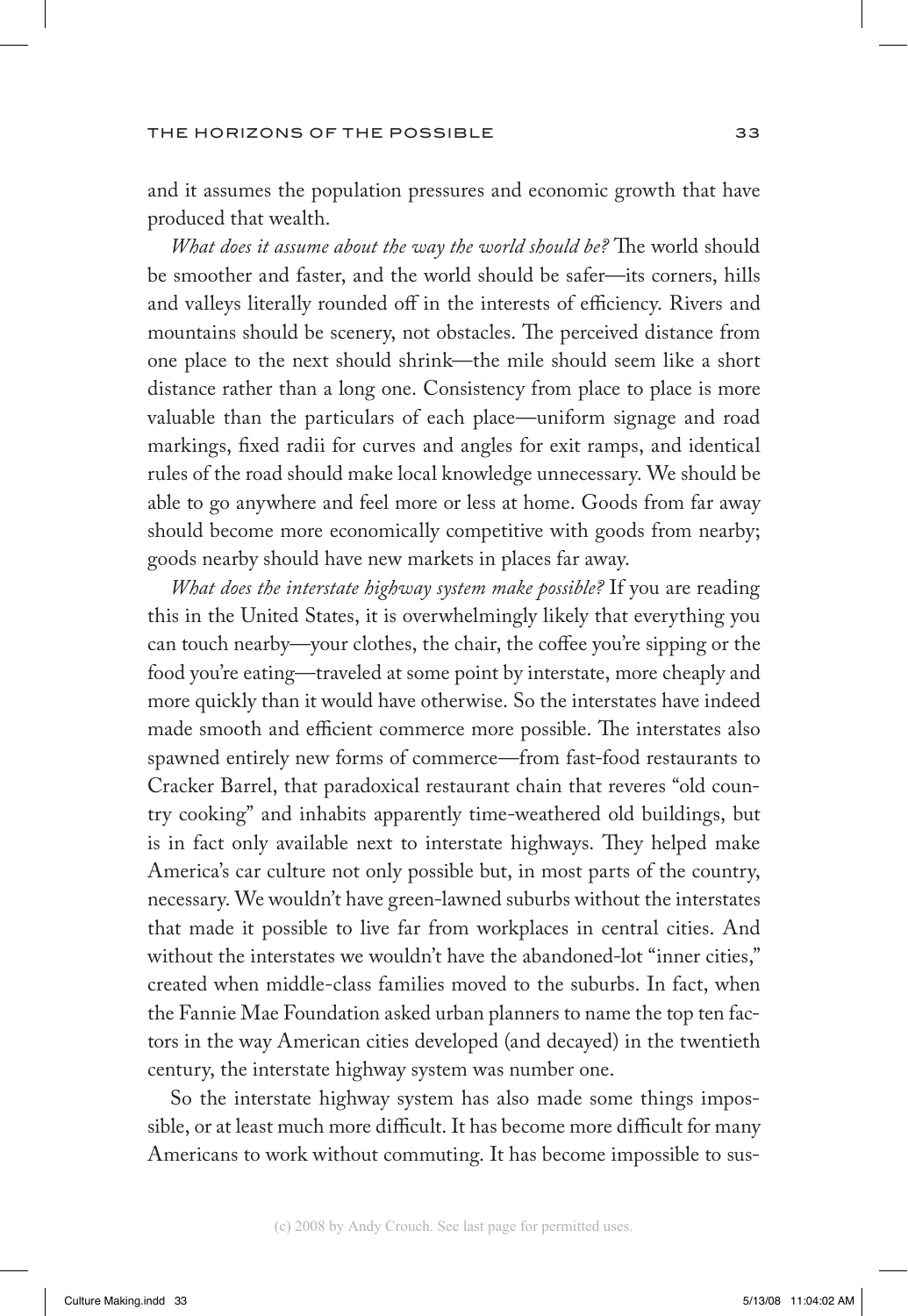tain economic growth without reasonably priced oil—an impossibility that becomes more ominous the more oil we use. In many small towns that were bypassed by the interstates, vibrant commercial life has become impossible; even as in cities that were at the intersection of major interstates (like Atlanta), vibrant commercial growth has become more possible, and new forms of culture have arisen at otherwise forsaken highway exits.

And yet the story of interstate highway culture, and the broader automotive culture it enables, is not over. *What new culture is being created in response?* A Toyota Prius hatchback owned by the nonprofit organization PhillyCarShare has a permanent parking space a few blocks from my home. PhillyCarShare's executive director, Tanya Seaman, was working as a city planner when she and a few friends conceived the vision of hundreds of cars parked in convenient locations around the city, freeing many residents of both central and suburban Philadelphia from the need to own their own cars. The organization, which was operating in the black with a \$10 million budget in 2007, has grown to thirty thousand members and over four hundred cars. City planners estimate that each shared car makes it possible for up to twenty-five people to forego buying a private car of their own—so there are perhaps ten thousand fewer vehicles crammed onto Philadelphia's streets and highways in 2007 than when the organization was founded in 2002. PhillyCarShare would never have been necessary before the interstate highway system changed the horizons of metropolitan Philadelphia—but its creative and sustainable solution to urban driving would never have been possible either.

#### CULTURE IS NOT OPTIONAL

So this is what culture does: it defines the horizons of the possible and the impossible in very concrete, tangible ways. I don't just believe in fast and convenient travel by highway; I don't just value it; it isn't just something I can imagine that I couldn't imagine before. It is something I can actually do. And the only reason I can do it is because someone (President Eisenhower, the members of the United States Congress and untold numbers of civil engineers, road builders and zoning commission members and accountants) created something that wasn't there before.

And, for that matter, I might believe that we'd be better off if we didn't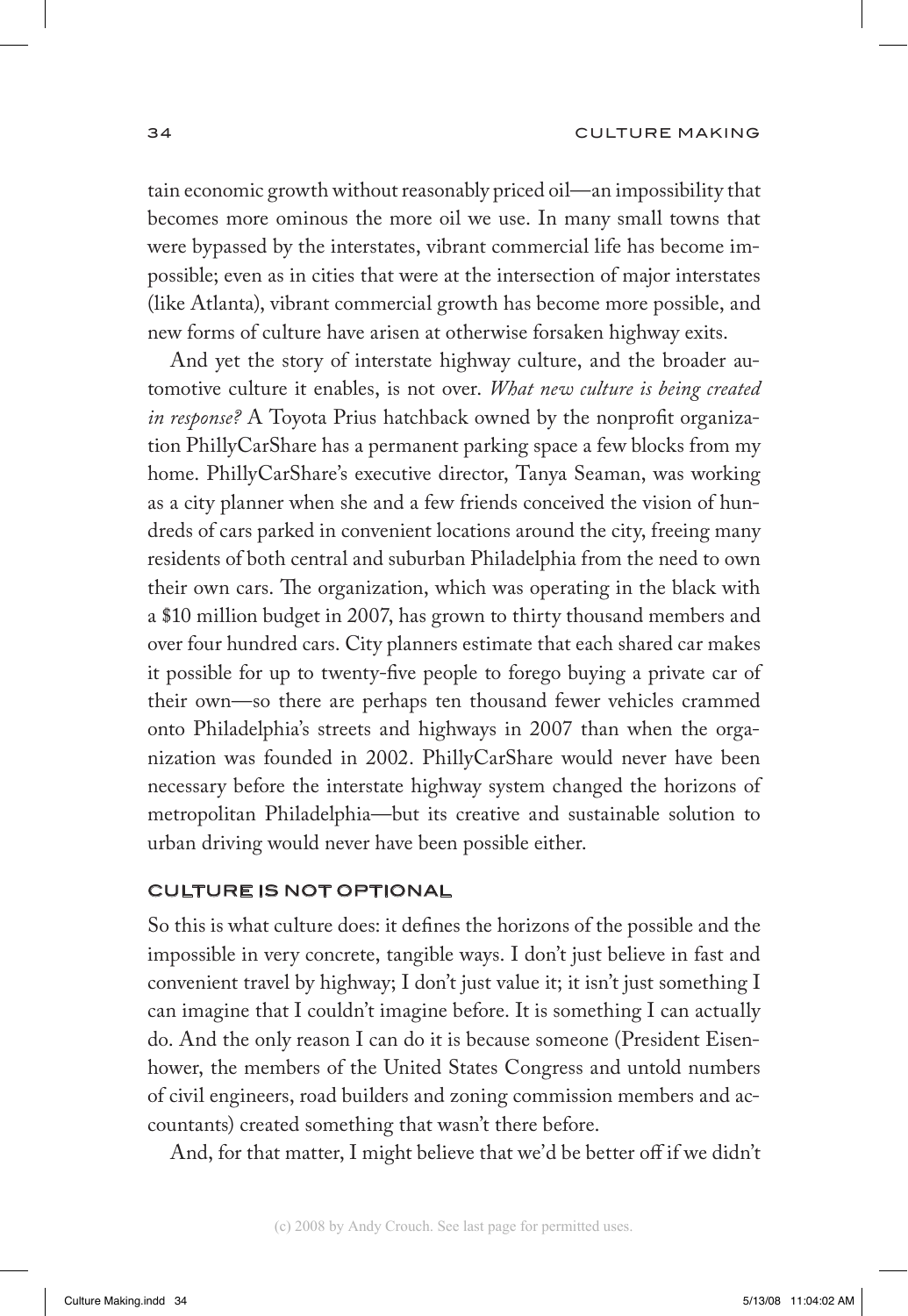spend eighty-one minutes a day in our cars (the American average, according to the *Wall Street Journal*), that the days of horse travel were actually better for people and animals, and that the rapid consumption of our planet's limited supply of fossil fuels is both greedy and foolish. But it's impossible for me to live as if the highways don't exist. And, again, those impossibilities are there, whether I like it or not, because someone created something that wasn't there before. Surely interstate highways have removed many appealing possibilities from American life, from viable Main Streets to travel by horse (though both may be more appealing from a safe historical distance than they were up close).

But however constricting culture's horizons of impossibility may seem, culture is indispensable for any human possibility. Culture is the realm of human freedom—its constraints and impossibilities are the boundaries within which we can create and innovate. This is clearly true of a cultural artifact like this book: when I write about omelets for a North American audience, I can expect that nearly every reader will know what an omelet is, and most will have eaten one. I can be all but certain that anyone who purchases this book will have driven on an interstate highway. (This book itself, the physical object, almost certainly traveled on an interstate highway on its way to you, and as an author I rely on that too.) But even if my book finds its way to an omelet-innocent, interstate-free corner of the world, I can be absolutely sure that we share the cultural heritage of spoken and written language. Because of language, interstates and even omelets, we are able to engage in a conversation that would be impossible otherwise. To whatever extent you have been engaged by, enlightened by or even confused by the content of this chapter, culture has made that possible. Indeed, without culture, literally nothing would be possible for human beings. To say that culture creates the horizons of possibility is to speak literal, not just figurative or metaphorical, truth.

This truth is embedded in the Genesis story of beginnings. Not only does God himself function as both Creator and Ruler, breather of possibilities and setter of limits, he intends the same for those who are made in his image. Without the task of gardening—cultivating, tending, ruling and creating using the bountiful raw material of nature—the woman and man would have had nothing to do, nothing to be. Whatever distortions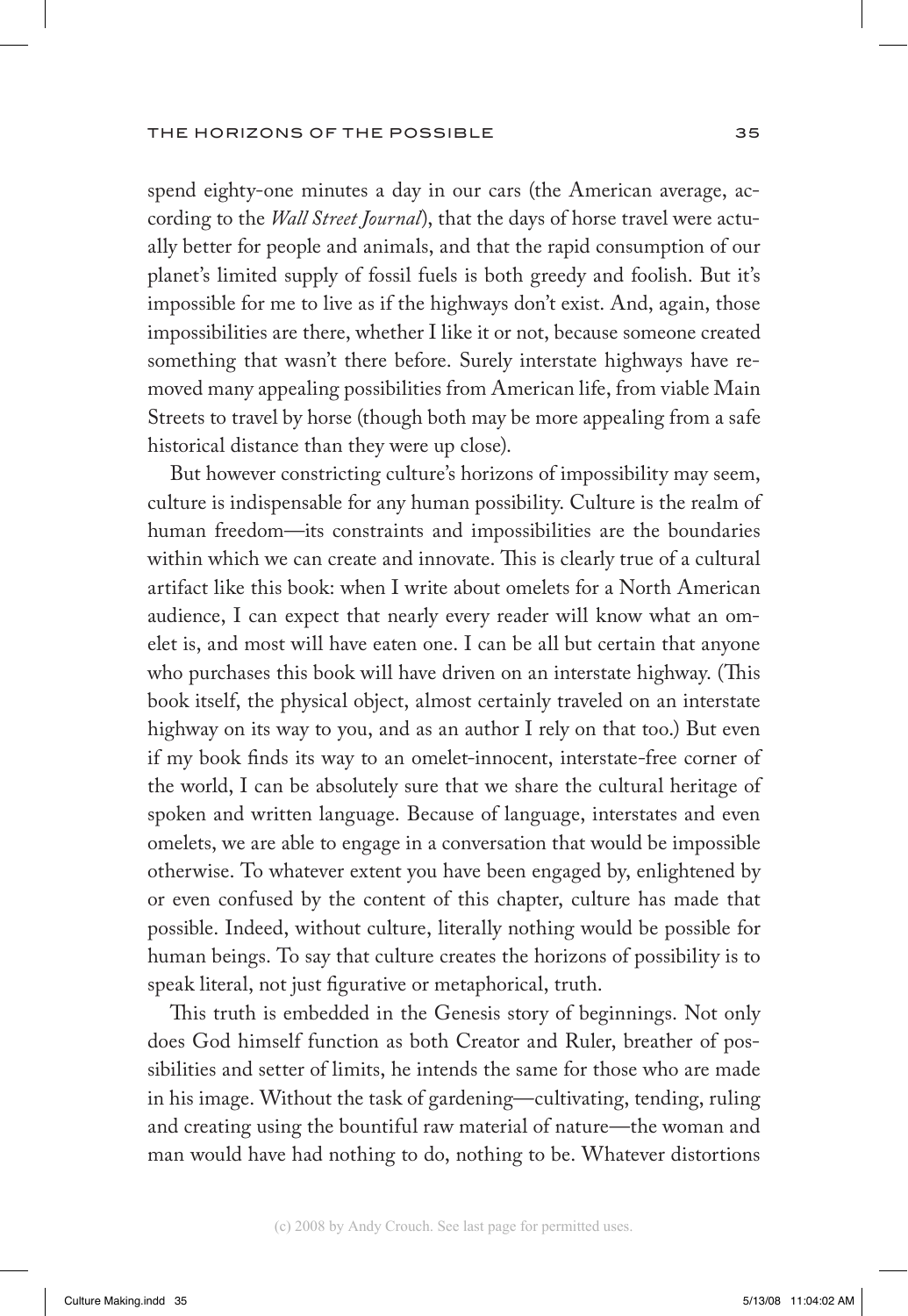may arise as the man and the woman carry out their cultural task (and as we know from experience and will see in part two, the distortions are grave indeed), culture begins, just as human beings begin, in the realm of created blessing. The beginning of culture and the beginning of humanity are one and the same because culture is what we were made to do.

There is no withdrawing from culture. Culture is inescapable. And that's a good thing.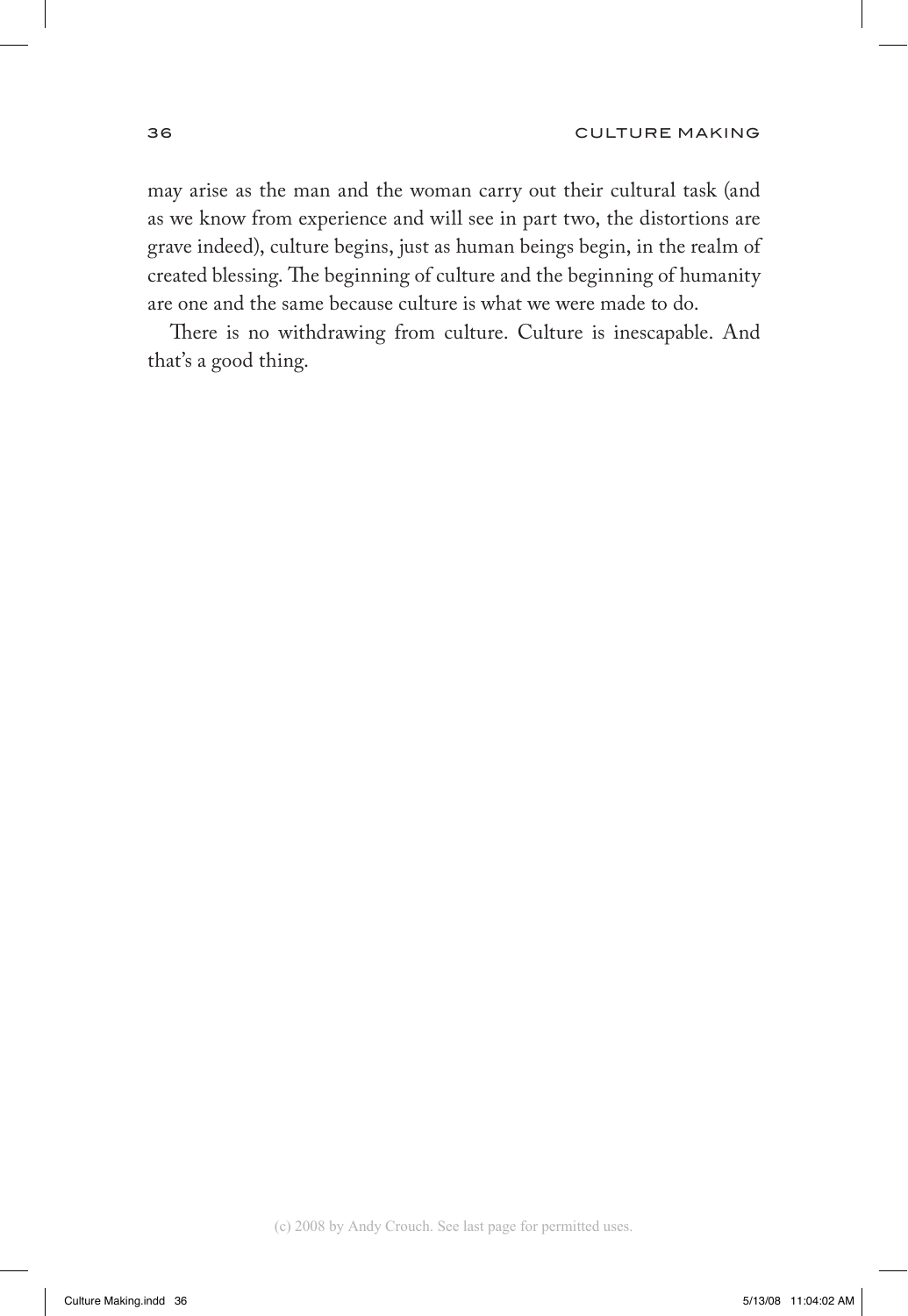# CULTURAL WORLDS



Culture is what human beings make of the world, but not everything that human beings make shapes culture.

In 1979 the flamboyant artist couple Christo and Jeanne-Claude (in our culture, people signal artistic flamboyancy by using only their first names) conceived of a project called *The Gates*. They imagined lining the paths of New York City's Central Park with saffron-colored curtains mounted on steel arches. A proposal to the New York City Parks Department was rejected—the department said that Christo and Jeanne-Claude's proposal was "in the wrong place and the wrong time and in the wrong scale"—and the idea languished in their studio, dormant though never forgotten, for more than twenty years. Only a few people in the community of artists knew about the project.

The vision for *The Gates*, as with all art and all culture, was to make something of the world—in this case, the "world" of Central Park, which is itself a grand exercise in world making by the landscape designers Frederick Law Olmsted and Calvert Vaux. Even when *The Gates* was just a set of sketches and pastel drawings, it was already a cultural good in one sense the work of human beings trying to make something of the world.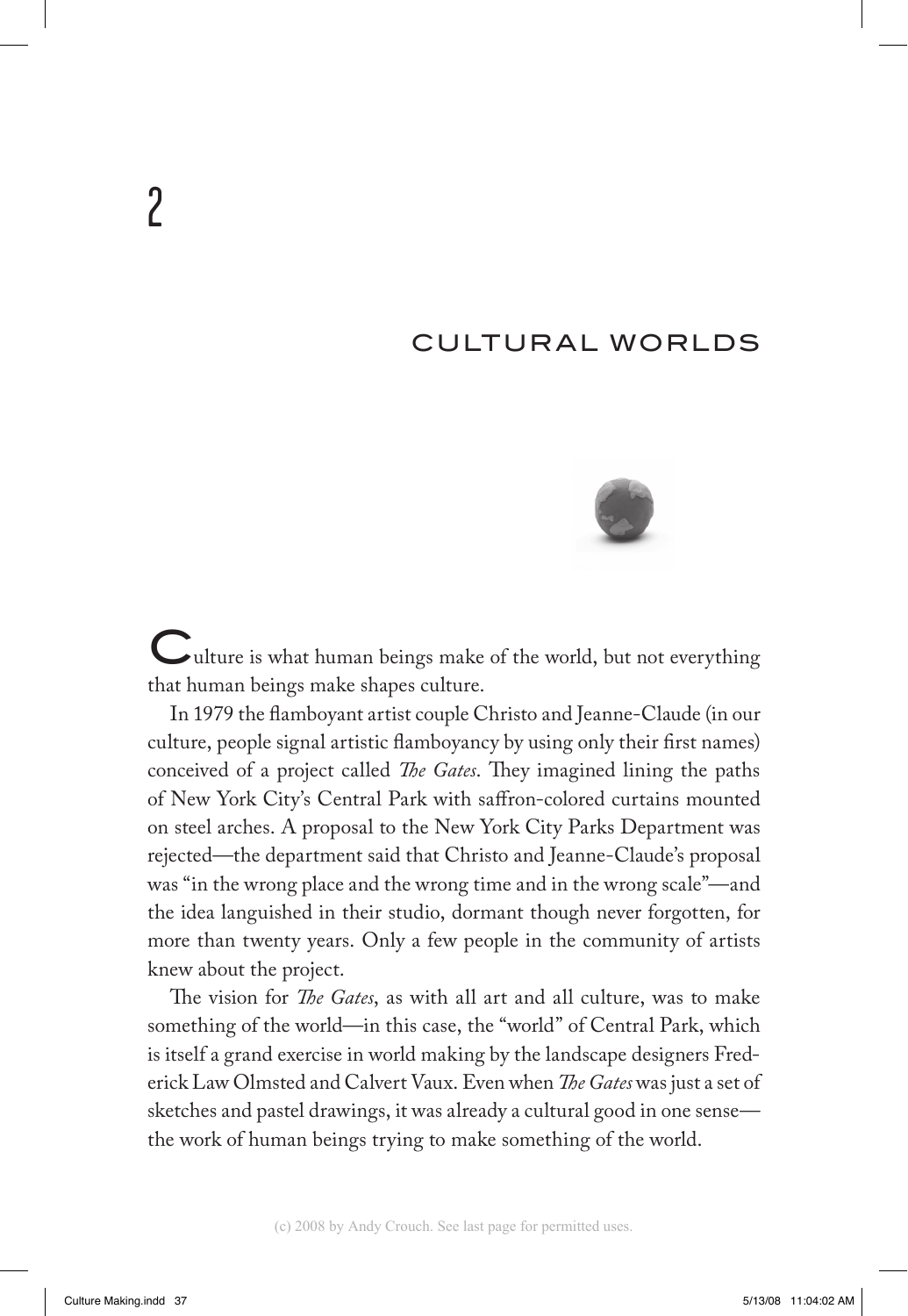But if *The Gates* had never been actually produced, it would never have become a fully realized cultural good. Go back to the diagnostic questions we asked in chapter one and imagine asking them of *The Gates* in the year 1999 when it was just a collection of sketches, proposals and maps, along with further ideas found only in the artists' imaginations and conversations. What does The Gates, circa 1999, assume about the way the world is? *What does it assume about the way the world ought to be?* We could certainly answer these questions. *The Gates*, circa 1999, assumes the existence of Central Park, its significance in the life of New York City and its wider significance as an emblem of the possibilities of urban spaces. It assumes the chilly, leafless, barren terrain of a New York February (the project was always envisioned for mid-winter). It assumes that the world should be adorned, at least from time to time and temporarily, with billowing fabrics that reveal and yet sometimes also conceal paths, hills and valleys. It assumes—in significant tension with many artists' convictions, especially in the modern and postmodern eras—that art should be colorful, accessible, fun and free to the public.

But then move on to the next three questions. What does The Gates, circa *1999, make possible? What does it make impossible, or at least much more difficult? What new forms of culture are created in response?* We're stuck. There is little to say because *The Gates*, twenty years after it was first proposed, had had almost no effect to speak of. About the only cultural artifacts that had been created in response were a few bureaucratic documents categorically rejecting the artists' proposal. And perhaps those documents did make some things impossible, or at least much more difficult, if they discouraged other would-be flamboyant artists from proposing any such works for Central Park. *The Gates*, circa 1999, was an artifact—a human effort to make something of the world—but it was not yet fully culture. Which is another way of saying that it was not yet—and as far as its creators knew, might never be—shared by a public.

Culture requires a public: a group of people who have been sufficiently affected by a cultural good that their horizons of possibility and impossibility have in fact been altered, and their own cultural creativity has been spurred, by that good's existence. This group of people does not necessarily have to be large. But without such a group the artifact remains exclusively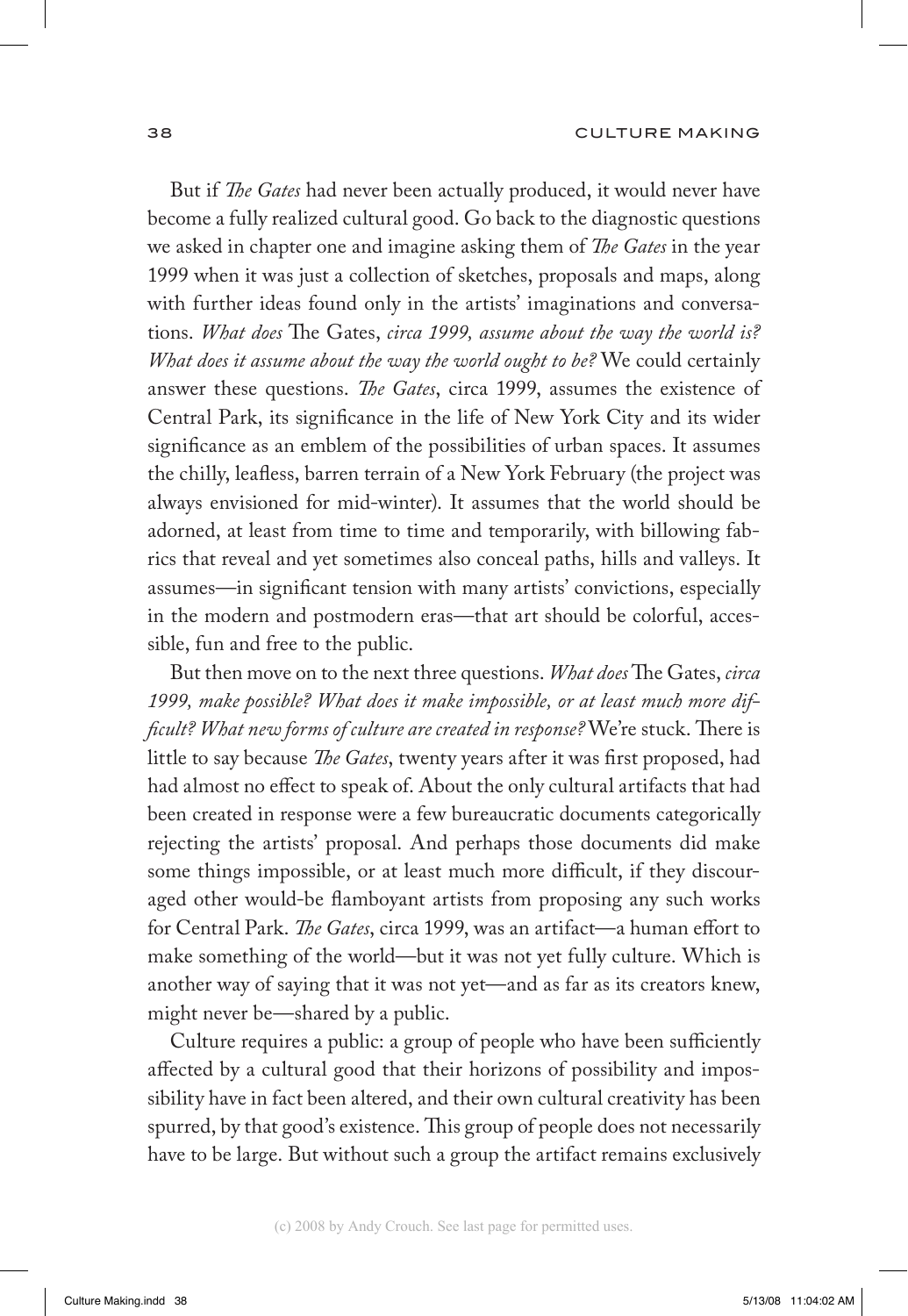personal and private. It may be deeply meaningful to its owners—Christo and Jeanne-Claude may have treasured their sketches and maps in the privacy of their studio—but it has not reshaped the world for anyone. At least not yet.

As it happened, in 2003 a new mayor and new parks commissioner finally approved a somewhat revised proposal for *The Gates*. Michael Bloomberg, a successful businessman turned mayor, was clearly motivated more by millions of dollars in potential tourist revenue than any intrinsic artistic merits of the work itself. Christo and Jeanne-Claude had modified their plan so that no trace would be left when the installation was removed, and they themselves underwrote the \$20 million in costs with proceeds from sales of their other works. And Central Park was a different place that it was in 1979, thanks to various cultural developments cleaner, safer, more hospitable and far more widely visited by New Yorkers and out-of-town visitors alike. On February 12, 2005, "*The Gates*, Central Park: 1979-2005" unfurled for a sixteen-day run.

Hundreds of thousands of city residents and visitors walked through the park during those sixteen days. And suddenly it became possible to answer the three questions that were unanswerable before. What did The Gates *make possible?* Artists and city officials answered this question differently: the artists could point to the ways that the installation helped visitors see Central Park's winding paths afresh; the mayor pointed to the revenue the city earned from the influx of tourists. *What did* The Gates make impossible, *or at least much more difficult?* It made it impossible to reserve a hotel room in Manhattan during the two weekends of the installation—normally not a problem in the dead of winter. The artists' willingness to fully fund their own artwork, praised by Mayor Bloomberg, might well make it more difficult for public support of the arts, especially grand public installations, to gain widespread support. *What new culture was created in response?*  Newspapers and magazines published articles celebrating, criticizing and interpreting the project; reproductions of the artists' sketches and drawings, formerly languishing in their studio, were sold at a premium to eager buyers, with the proceeds funding a New York arts foundation; and no doubt, the fertile imaginations of Christo and Jeanne-Claude were already at work on an even grander project somewhere in the world, its prospects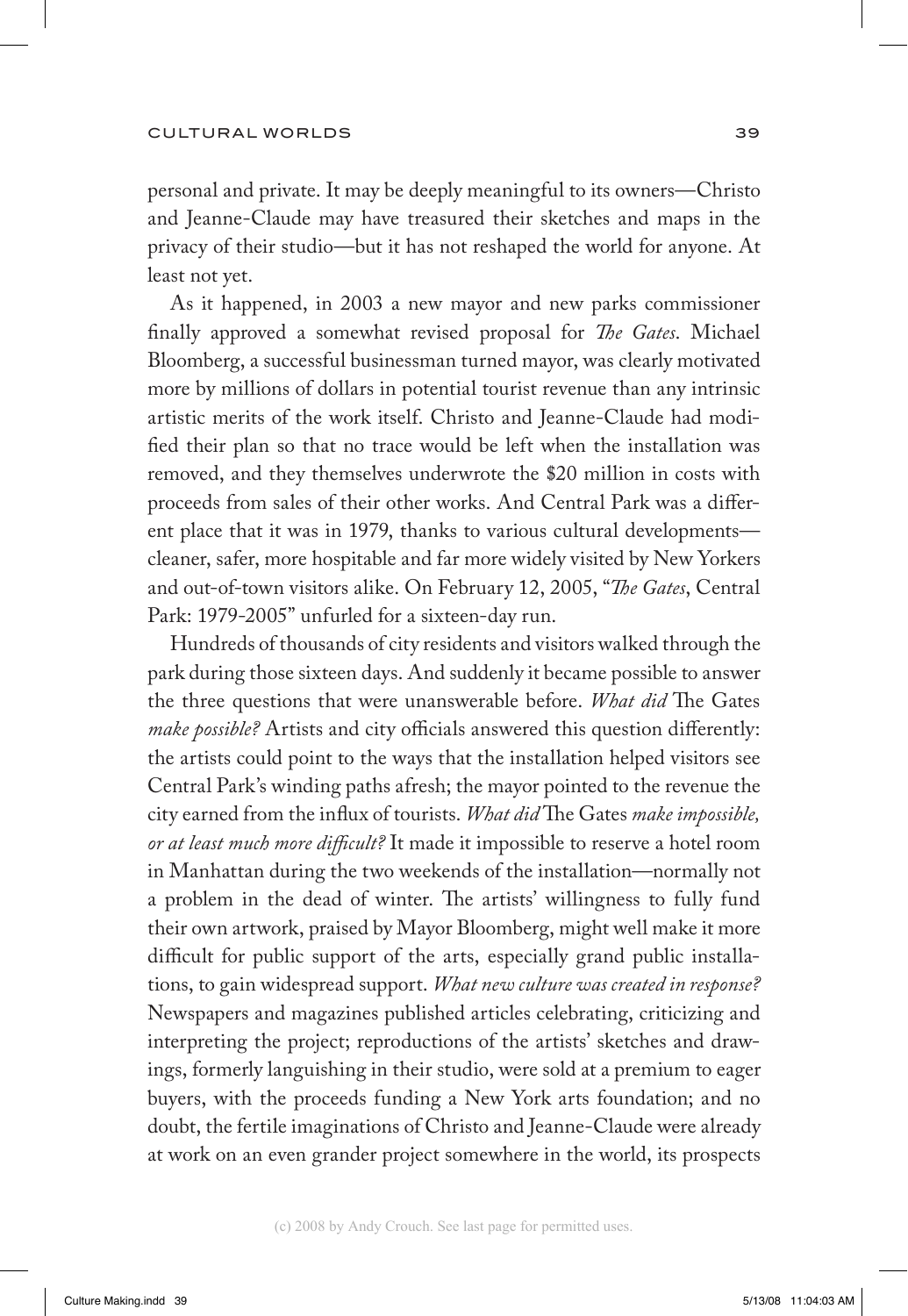enhanced by the popular success of their venture in Central Park.

#### REAL ARTISTS SHIP

Culture making requires shared goods. Culture making is *people* (plural) making something of the world—it is never a solitary affair. Only artifacts that leave the solitude of their inventors' studios and imaginations can move the horizons of possibility and become the raw material for more culture making. Until an artifact is shared, it is not culture. In the pithy words attributed to Apple Computer founder Steve Jobs when his engineers were tempted to put off the release date of the first Macintosh: "Real artists ship." Jobs was willing to flatter his engineers, with their attention to detail and passion for perfection, by calling them artists—but he also was calling them back to the fundamental requirement of every software developer, to "ship" a working product to a wider public.

In February 2005, *The Gates* shipped. It crossed the threshold from personal project to shared cultural good. And yet, at another scale, *The Gates* never set sail at all. For billions of people, *The Gates* came and went without notice, moving no horizons and generating no new cultural artifacts. Indeed, if you live far from New York City, *The Gates* may not have had the slightest cultural effect on you until you read these pages. For a few million people, at least for a few weeks in February 2005, *The Gates* was culture, but for most of the world it might as well have stayed in Christo and Jeanne-Claude's studio.

So just as we can't speak of culture without speaking of particular artifacts and specific things, we can't speak of culture without speaking of particular "publics": specific groups of people who are affected by particular acts of making something of the world. Once again, we're reminded of the danger of talking about "the Culture," as if it were an undifferentiated, single thing. Just as we must always ask which cultural goods are meant by a reference to "Culture," we must also ask which public receives and responds to those goods. If real artists—and real engineers, lawmakers, novelists and general contractors—ship, they have to have a real shipping address. Beyond the addresses where their cultural artifacts arrive, those artifacts are not culture at all.

The insight that culture has many different addresses, and that not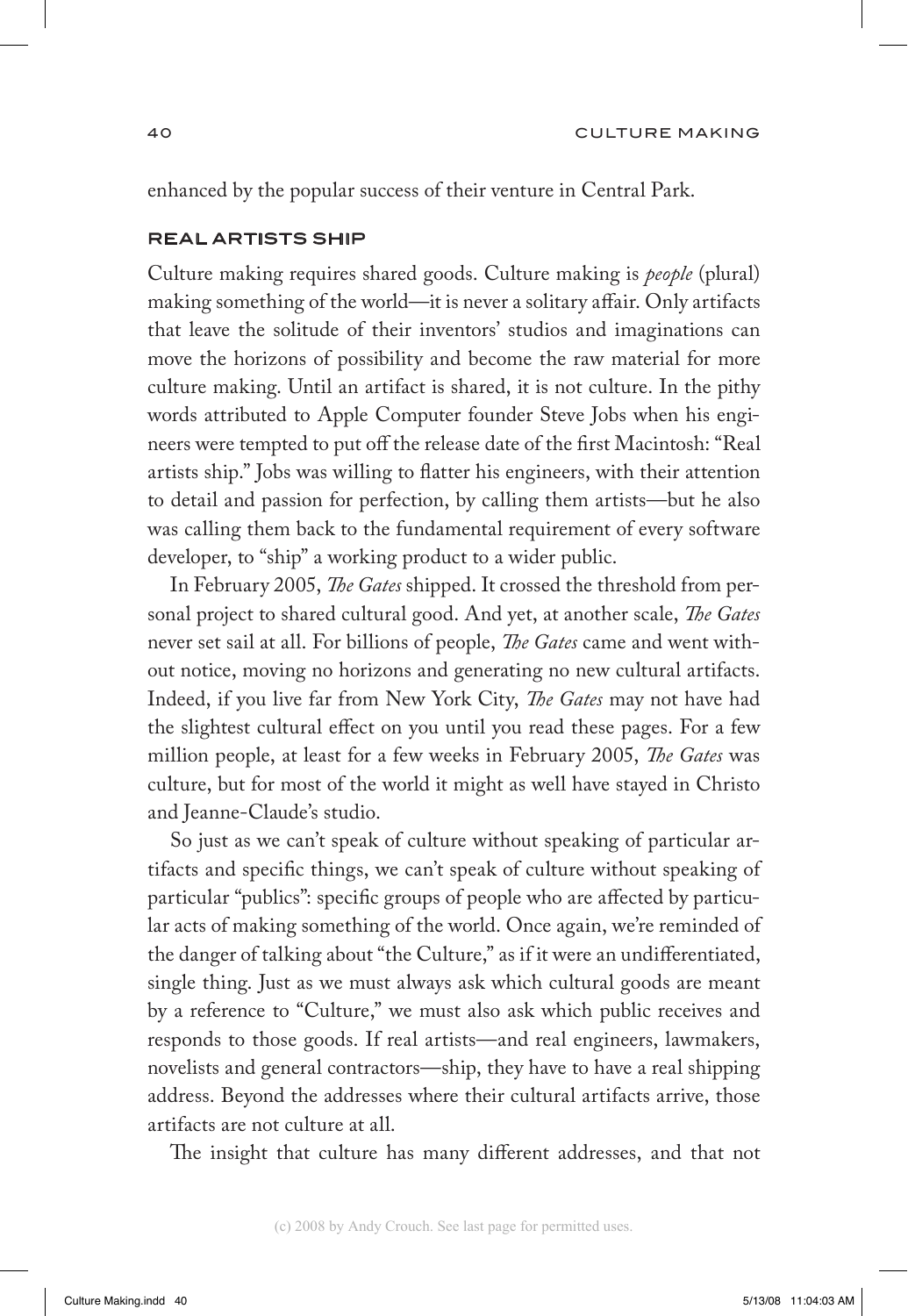every cultural good affects the same public, is the most basic form of "multiculturalism." Multiculturalism begins with the simple observation that the cumulative, creative process of human culture has happened in widely different places, with widely different results, throughout human history. Before the rise of modern technologies of communication and transportation, the work of culture making could be going on simultaneously in myriad locations, each cut off from the next. Over thousands of years, one generation made something of the world and handed on an enriched (but perhaps also, in other ways, impoverished) world to the next. As this process was repeated over and over, in realms from the preparation of food to the nature of political authority to the stories that were told to make sense of the stars, cultures developed—historically continuous traditions of a particular, multigenerational public who shared a set of common cultural goods, handed on and honed by countless culture makers who "shipped" to their neighbors and their descendants. The Greeks, and the writers of the New Testament, called these various cultural traditions *ta ethne*—the "peoples" or "nations."

So when we speak of "ethnic" cultures we (making something of the cultural good that is the Greek word *ethne*) are referring to these extraordinarily complex, rich collections of traditions of culture making, each rooted in a particular set of times and places. But we should not be misled by the common associations of the word *ethnic*. In many American supermarkets you can still find an "ethnic food" aisle—as if only some kinds of food participate in a particular cultural tradition. Nonsense—all food is "ethnic." Real cooks ship too, and they ship to particular addresses.

#### COURTHOUSE CULTURE

My first—and so far, only—visit to a court of law came when I was twentysix years old, a newlywed in search of a new name.

Few aspects of any culture's world-making project are as deeply rooted as the traditions of marriage, the set of cultural practices that make sense of men and women, our passionate and sometimes unruly affections for one another, and our capacity to conceive and nurture children. In my case, my culture, as expressed in the laws of the Commonwealth of Massachusetts, didn't quite make sense of the world as I understood it. When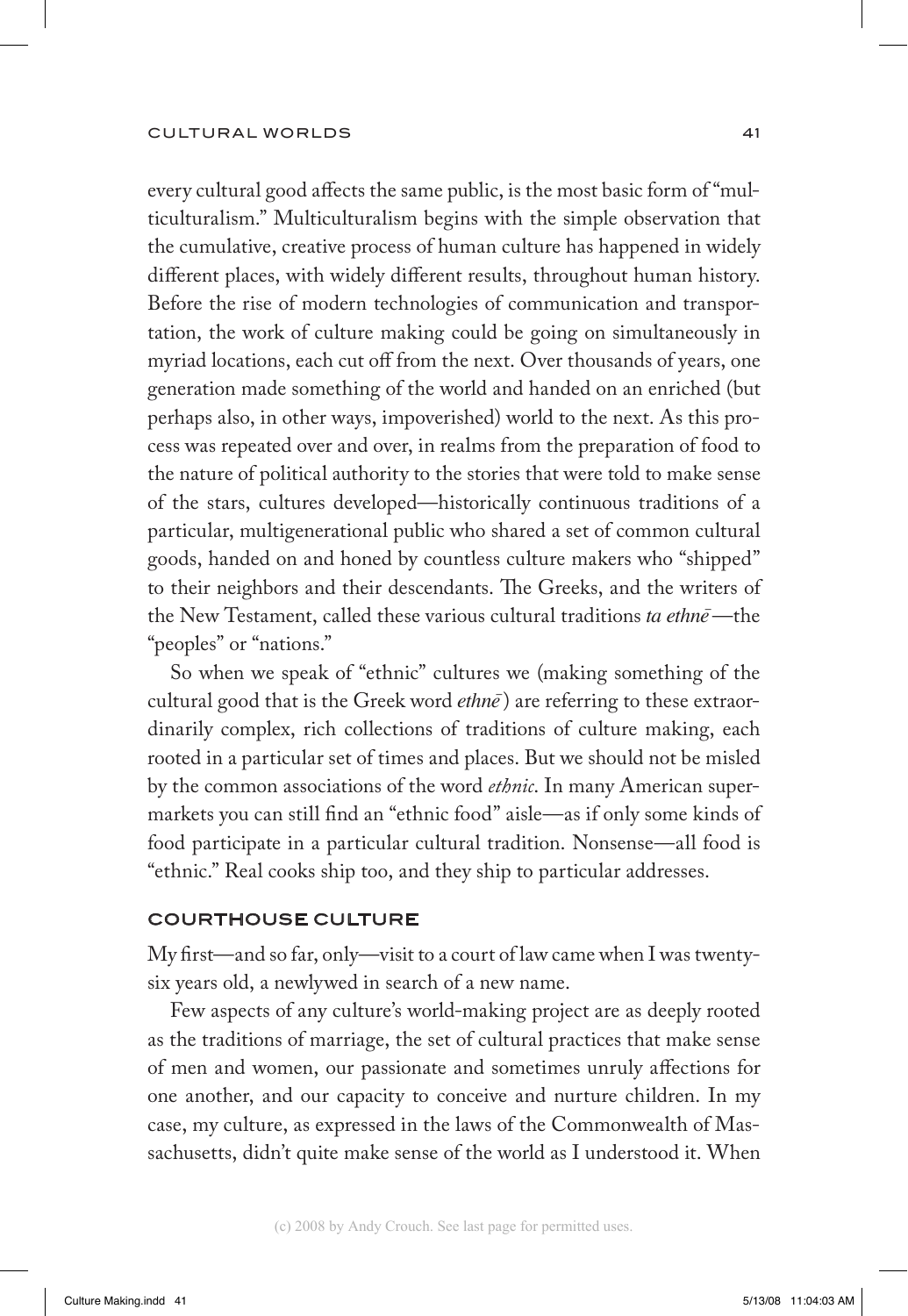Catherine Hirshfeld and I had filled out our marriage certificate, it was easy enough for her to change her name to reflect the biblical teaching that we were creating a new family by making our marriage vows to one another—she could simply change her last name to match mine, and change her former family name to her middle name. But on the "groom" side of the marriage certificate there was no way to change my name—even though my religious tradition, perhaps hinting at the matriarchal assumptions of one stage of Jewish history, said that "a man leaves his father and mother and clings to his wife, and they become one flesh." Why couldn't my name, too, reflect that new identity that had been sealed in our promises to one another?

So I was off to probate court to legally change my name to match Catherine's: we would each have her family name as our middle name, and my family name as our last name. I would leave behind my middle name Bennett, along with its ties to my mother's family, not to mention my childhood pride in the initials ABC, and become Andrew Hirshfeld Crouch.

But first I had to find the courtroom.

I walked into a vast hall echoing with footsteps and voices. Corridors led in several directions, marked with cryptic signs. A bored-looking woman wearing a badge sat behind a desk. When I explained my purpose she pointed vaguely down one of the hallways.

After wandering in that general direction I finally found the courtroom where my petition could be heard. When I finally reached the judge's bench to make my simple request, I found my heart pounding and my throat dry. I stammered out my reason for changing my name, answered a few questions from the brusque though not unkind judge, and was done. I left the courthouse feeling the same mixture of triumph and exhaustion one sees on the faces of people who finish a triathlon.

I learned several things about culture during my visit to probate court.

The courthouse was, in one sense, part of my culture as an American citizen. But it was a sphere of culture I had no prior experience in. My feelings of dislocation and unease visiting the courthouse were not so different from the way I have felt when traveling in countries where I don't speak the language. In both cases, I found myself thrust into a worldmaking tradition, with its own history, its own initiates who were fluent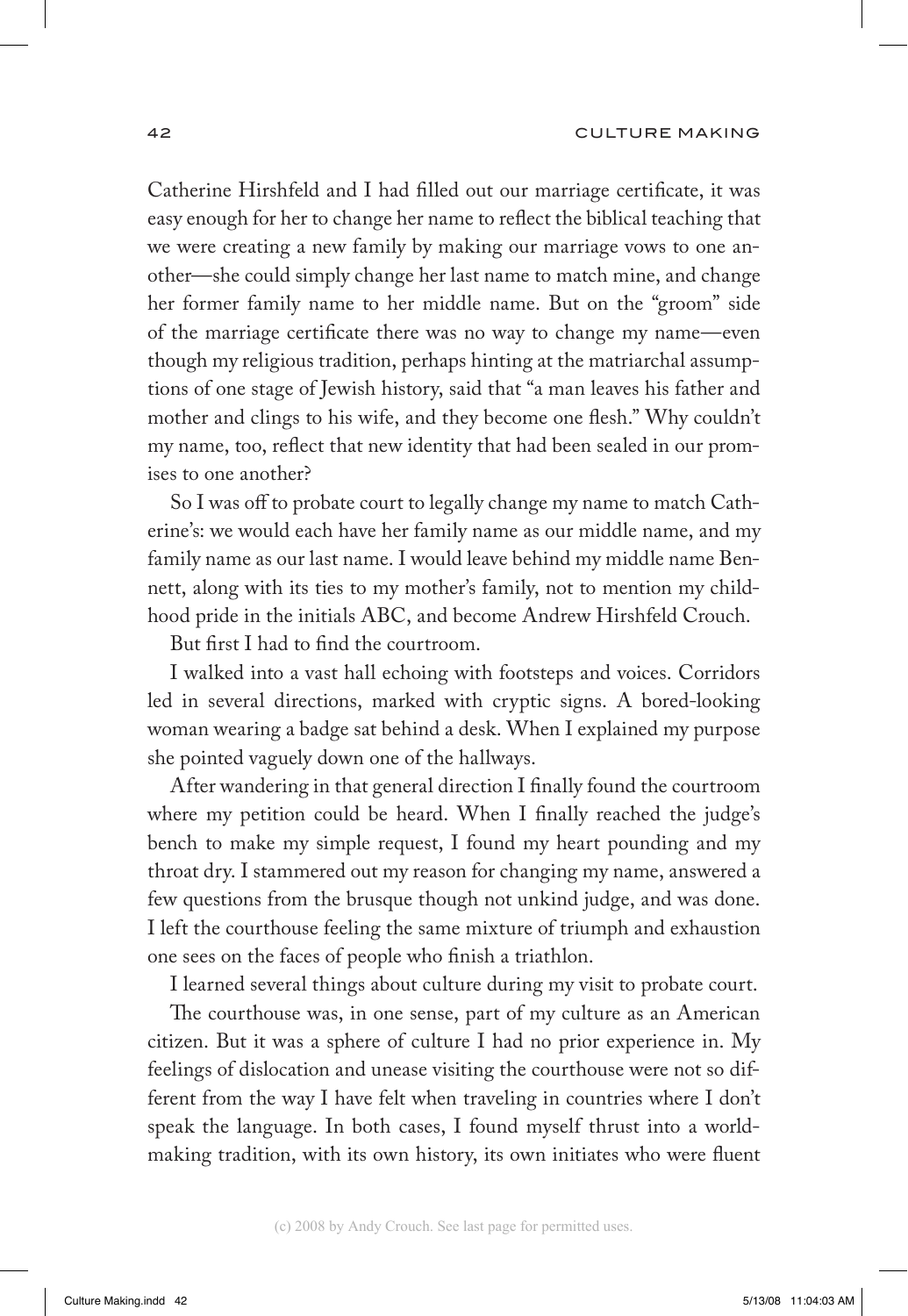in the culture. Though I hadn't left America—or even my own regional, ethnic and linguistic corner of America—in visiting the courthouse I had still entered a new sphere of culture, where I felt anxious and helpless. I suddenly understood why lawyers are such a good idea.

I also learned something about cultural power. Within the courthouse, of course, there were people with official power. The bailiff at the desk had a degree of power, the judge at the bench had even more. But quite aside from roles and titles, the daily inhabitants of the courthouse, whatever their position in its hierarchy, had a kind of power that came merely from being fluent in that sphere of culture. They knew their way around; they even knew who had official forms of power, and that knowledge was a kind of power in itself.

For a few moments, in an admittedly very limited way, I experienced what it is like to be poor. Poverty is not just a matter of lacking financial resources; it can also simply mean being cut off from cultural power. To be poor is to be unable to "make something of the world." On first entering the courthouse I had no idea how to make something of its world. Only because I actually was not at all poor—I speak English, I am a fairly confident person, and I have the good fortune to live in a country where however vague and bored they may be, bailiffs are still expected to help ordinary citizens—was I able to navigate through the courthouse's unfamiliar culture and remake one of the most fundamental aspects of my world: my name.

#### SPHERES OF CULTURE

The courthouse is just one of a host of spheres of culture. Thinking just in terms of buildings, consider the unique cultural features and the particular forms of world making embodied in a mall, a sewage treatment plant, a bank, a high school cafeteria, an auto dealership, a prison, a television studio, a resort hotel, a hospital, a high-rise office building, a library, a dentist's office, a semiconductor fabrication plant, a bar or—last but not least—a church. In each of these places, people are making something of the world. But the culture of each building, and the culture of the more abstract sphere they represent—retail, water treatment, banking, education and so on—has its own history of making and remaking, of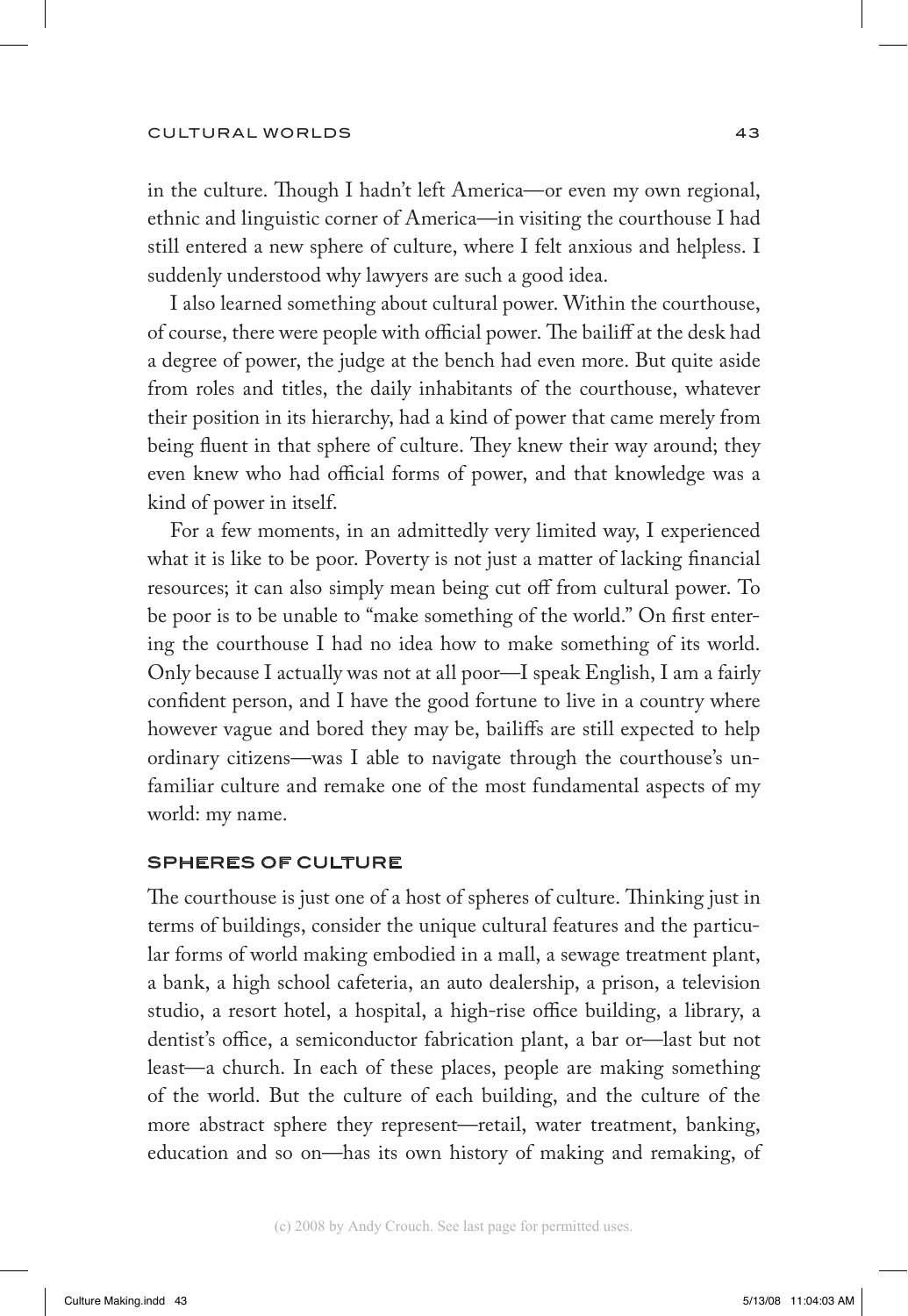possibility and impossibility. Many things that are entirely possible in a cafeteria—say, a food fight—are all but impossible in a dentist's office, and vice versa.

These various spheres do overlap and influence each other—that is to say, they affect one another's horizons of possibility and impossibility. The culture of the sewage treatment plant has a great deal to do with the culture of the resort hotel, though the guests may never realize it: without sewage treatment for hundreds of rooms, the hotel could not exist. The bank's formal and informal lending policies affect how many cars the dealership can afford to have on its lot. Workers in the high-rise office building may prefer their church culture to be like their office's—pleasantly anonymous, professionally cleaned and well supplied with parking.

Certain spheres of culture also have special powers. Every building required the approval of local (and sometimes regional and national) government officials before it was built. Furthermore, the culture that each building represents is constrained by laws that the government enforces. Other spheres of culture do not have the same coercive power as the government, but they are no less influential. Educational institutions pass on some kinds of knowledge and not others; mass media select a certain set of images and ideas to set before the public; retailers choose to offer some products and not others to consumers. These spheres of culture can profoundly shape the horizons of possibility and impossibility far beyond their own borders, as when a cell phone sold in the mall is carried into the library, the dentist's office and the church, creating the possibility of instant communication, and instant interruption, in all of those places.

#### SCALES OF CULTURE

Just as there are many different *spheres* of culture—different encapsulated traditions of world making—so culture happens at many different scales. I wrote a good portion of this book in the Gryphon Café in Wayne, Pennsylvania, a friendly coffee shop presided over by a pony-tailed thirty-something owner named Rich, staffed by artfully scruffy twenty-somethings and patronized by the bourgeois bohemians of Philadelphia's Main Line, a crowd that includes bird-like suburban moms with chirping cell phones, groups of intermittently studious students from nearby colleges, and real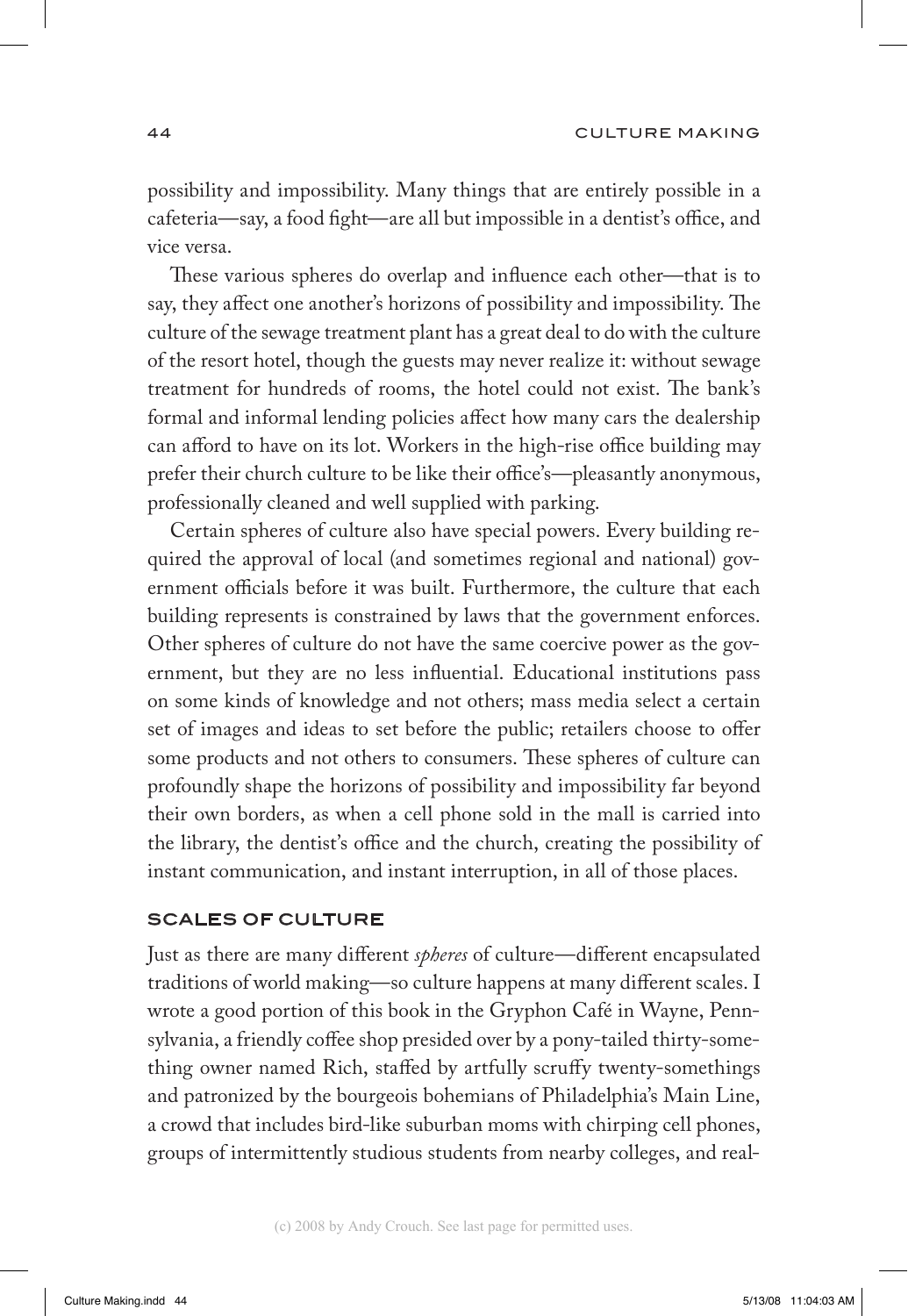tors looking over property listings with anxious-looking young strivers.

The fact that I can give you a fairly complete description of the Gryphon Café depends on its participation in a broader culture, one that includes coffee shops, ponytails, realtors and bourgeois bohemians. But the culture of the Gryphon Café—the things it makes of the world, the horizons of possibility it creates within its walls, the new culture that its denizens make in response—is not exactly like any other coffee shop. The Gryphon Café is not just making something of the vast world of coffee or the current boom in "third places" all over America fueled by the growth of Starbucks; it is also making something of the lovely building it inhabits at the corner of Wayne and Lancaster Avenues, of local artists who hang their work on its walls, of the availability of artfully scruffy twentysomethings who somehow can afford to live in an affluent community on a barista's wages. The horizons of possibility are ever so subtly different here from the horizons at the Starbucks half a mile from my house, which is why I often find it worthwhile to drive the ten miles to the Gryphon to wrestle with ideas and words. Within those horizons, people create new culture—a band called The Bitter Sweet plays on a Tuesday night, a parents' association gathers here on Thursdays to talk about the public schools, teenagers practice their flirting over hot chocolate on a February afternoon after school.

The Gryphon Café, all seventeen tables and one thousand square feet of it, is a convergence of shared cultural goods. It is a culture. The scale of the Gryphon Café's culture is small, compared to Christo's *Gates*, and it certainly depends on many other forms of culture on a larger scale. But it is a real enterprise in making something of the world, with real cultural effects, and just because it is small does not mean it is insignificant or simple. A full description of the Gryphon's culture could occupy a particularly hedonistic anthropologist for years.

But there are even smaller scales at which culture happens. A basic unit of culture is the family, where we first begin making something of the world. Food and language, two of culture's most far-reaching forms, begin in the home, which may encompass a "public" as small as two people. It can take us decades to appreciate all the ways in which the culture of our families set our horizons of the possible and the impossible. Until we leave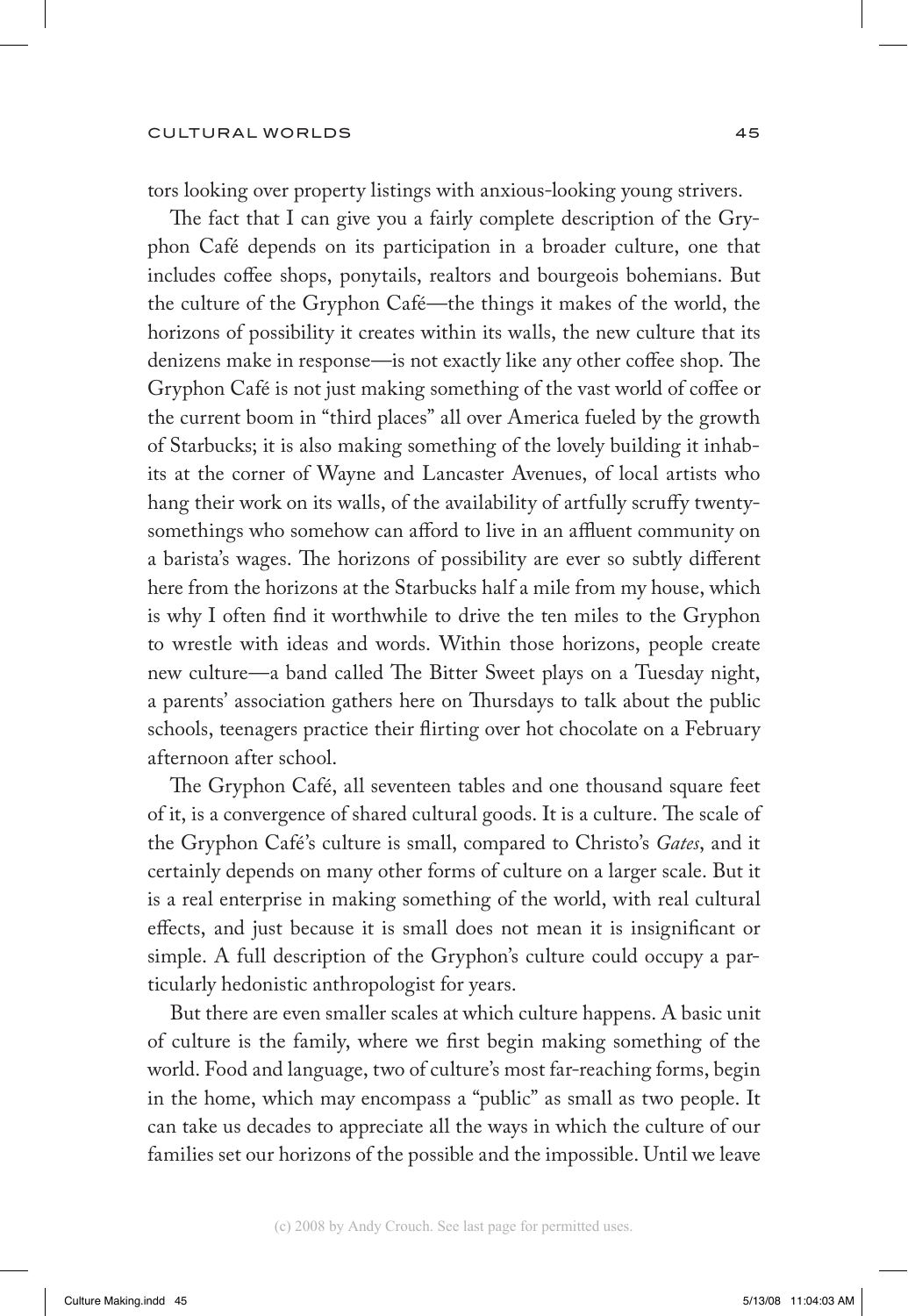our families and venture into the homes of our neighbors and friends, or perhaps the family home of our future spouse, we are likely not even to realize all the ways that our family sets our horizons. In one family's culture it is "impossible" for people who love each other to argue with one another; in another family's culture it is "impossible" for people who love each other *not* to argue with one another. One family makes it possible for the whole extended family of aunts, uncles, nephews, nieces, cousins and grandparents to gather nearly every week for Sunday dinner; another family barely manages to reunite at Thanksgiving. In one family elaborately spiced meals appear every night from the kitchen; in another comfort food comes by way of the freezer and the microwave. Family is culture at its smallest—and its most powerful.

It is easy to talk as if the culture that matters is culture whose public encompasses millions of people. Certainly a cultural artifact like the English language, which in one way or another touches perhaps two-thirds of the world's population, is of tremendous importance. But to focus only on cultural artifacts of such grand scale is to miss a crucial point, which is that the larger the scale of culture, the less anyone can plausibly claim to be a "culture maker." Who makes the English language? Who decides which new words get admitted into the common vocabulary? Who even can grasp the profusion of forms of English around the world, from the Scottish brogue to an American Southern drawl to the lingua franca of the Indian subcontinent? Culture that is everyone's property is in no one's grasp.

But as we consider smaller scales of culture, we begin to have more meaningful influence over what culture makes of the world. As parents of two children, Timothy and Amy, my wife Catherine and I truly have the ability to make some things possible and others impossible for them and for ourselves—even though our culture making takes place within larger horizons over which we have less control. So the culture of our family makes possible, or at least much easier, music making, bread baking, reading, storytelling, baseball watching and Sunday afternoon tea (and also occasional spasms of collective busyness, prolonged sessions on the Internet, and frantic Sunday mornings before church); it makes impossible, or at least much more difficult, video games, football prowess and fashion-forward dressing (also, all too often, quiet time for mom and dad,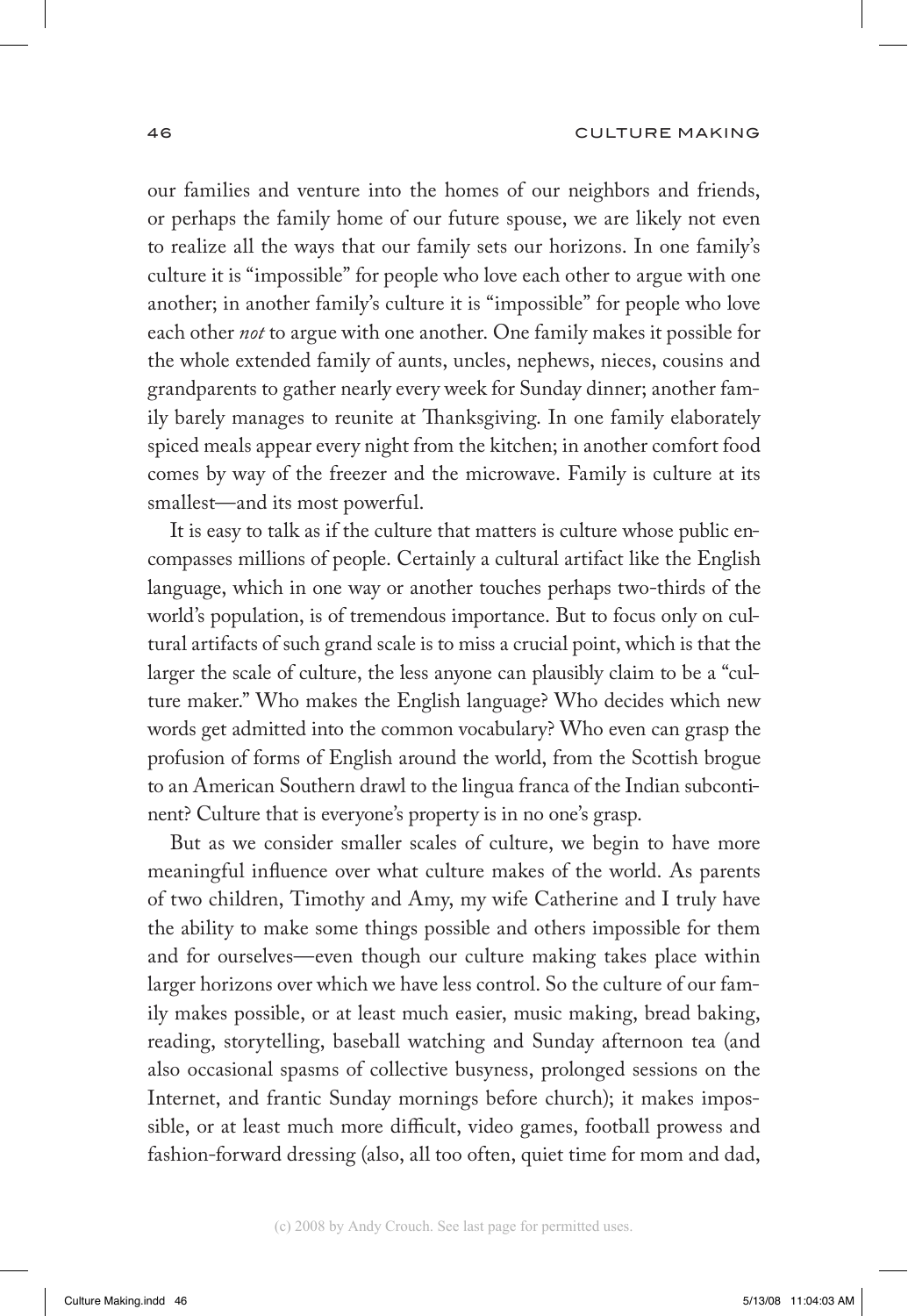a clean kitchen and prayer). I can do very little about the horizons of the English language, but I can do a lot about the culture of my family. For better and for worse, it is what Catherine and I have made it.

Likewise, in her work as a professor of physics, Catherine can do much to shape the culture of her courses and her research lab. In the somewhat sterile and technological environment of a physics laboratory, she can play classical music to create an atmosphere of creativity and beauty. She can shape the way her students respond to exciting and disappointing results, and can model both hard work and good rest rather than frantic work and fitful procrastination. By bringing her children with her to work occasionally she can create a culture where family is not an interruption from work, and where research and teaching are natural parts of a mother's life; by inviting her students into our home she can show that she values them as persons, not just as units of research productivity. At the small scale of her laboratory and classroom, she has real ability to reshape the world.

As we move out from our own home or workplace, we move into larger scales of culture. When we moved to Swarthmore, the small town in Pennsylvania where we now live, we entered a cultural world very different from Cambridge, the city we had just left. And our town's local culture participates in larger layers of culture—the culture of southeast Pennsylvania, the culture of the United States, the culture of the North Atlantic nations. To understand the culture of my little four-person nuclear family, you also need to understand the myriad scales of culture that surround it, radiating out like concentric circles from our household to the four-thousand-year-old project of Western civilization. To understand the culture of Catherine's laboratory, you also need to understand the college where she teaches, the broader worlds of physics and academia, and the extraordinary human enterprise of scientific investigation and discovery. Each of those circles contributes to what Catherine, our children and I can imagine as possible and impossible—each circle constrains us and sets us free.

#### FINDING OUR PLACE IN CULTURAL DIVERSITY

If human beings stayed in one place for eons, then the different scales of culture might look like the ripples outward from a single pebble land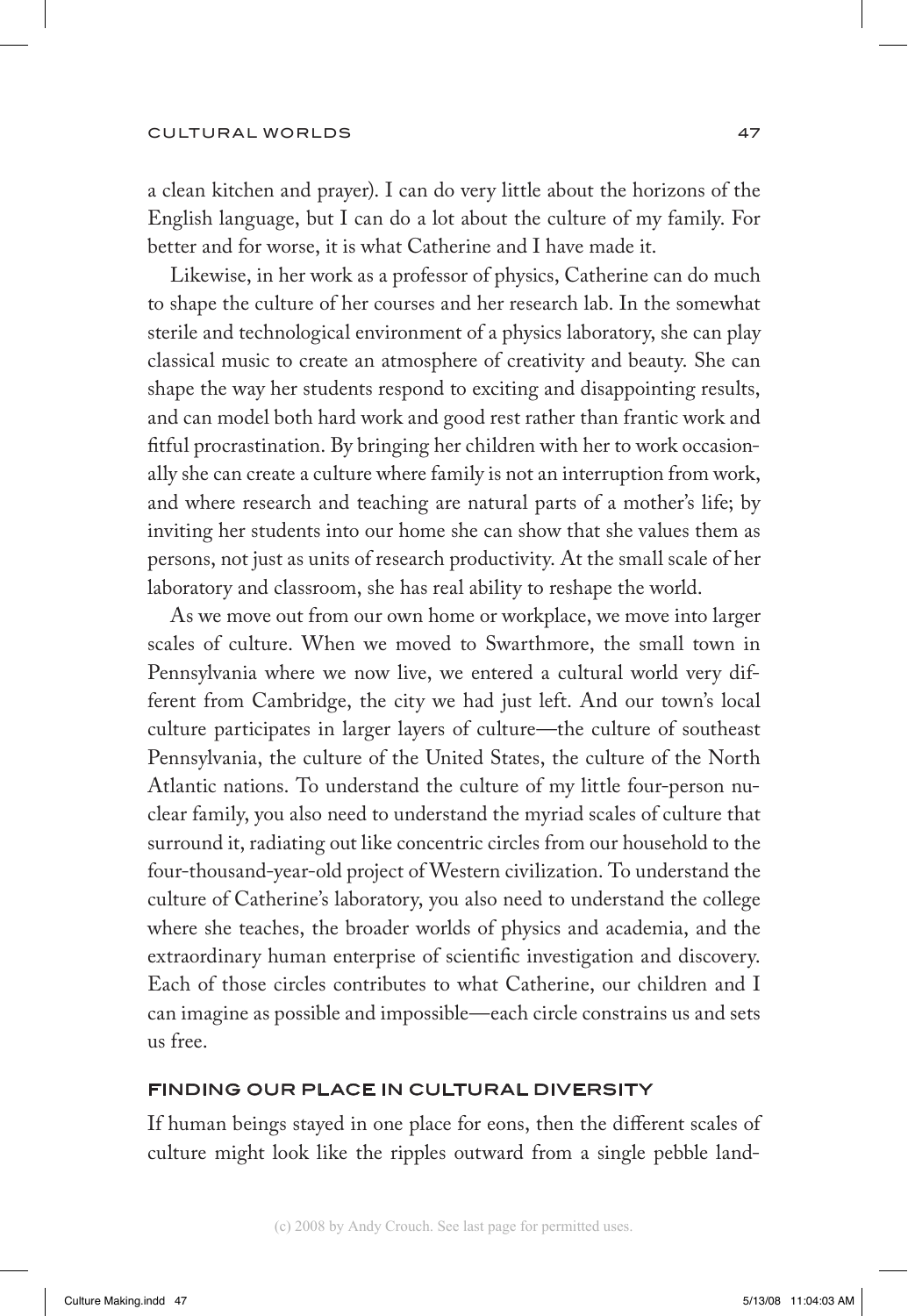ing in a lake. But because people are constantly on the move, cultural circles overlap almost everywhere in the world, and nowhere in such an intricate pattern of mutual influence as the United States. My family preserves some of the cultural heritage of the American Midwest and South. Down the street is a Jewish family who participate in a set of concentric circles that trace their way back to the ancient nation of Israel. Across from them is a couple who have been shaped by the concentric circles that made twentieth-century China. Two blocks over is a family whose African American culture was decisively shaped by the Atlantic slave trade centuries ago.

When we talk about cultural diversity, we are often thinking of the ripples that have been imported through centuries of such voluntary and involuntary movement across cultures. The diversity of a country like America is sustained by countless choices about which cultural world we will inhabit, where we will settle down to our world-making project. My choice to drive to the Gryphon Café, to make something of (and make something within) the horizons it generates, reinforces certain cultures the culture of the independently owned coffee shop, the culture of bourgeois bohemia, the culture of the automobile—and leaves other cultural spheres and scales untouched and untended. When my African American neighbor passes by the Italian American-owned barbershop in our town on his way to a black-owned barbershop six miles away, he is not just prudently calculating that the culture of Italian American barbering has no idea what to make of what the prophet Daniel called "hair like pure wool"—he is also reinforcing his link to a culture that could otherwise become distant and irrelevant.

So finding our place in the world as culture makers requires us to pay attention to culture's many dimensions. We will make something of the world in a particular ethnic tradition, in particular spheres, at particular scales. There is no such thing as "the Culture," and any attempt to talk about "the Culture," especially in terms of "transforming the Culture," is misled and misleading. Real culture making, not to mention cultural transformation, begins with a decision about which cultural world—or, better, worlds—we will attempt to make something of.

Some people choose a set of cultural ripples that was not originally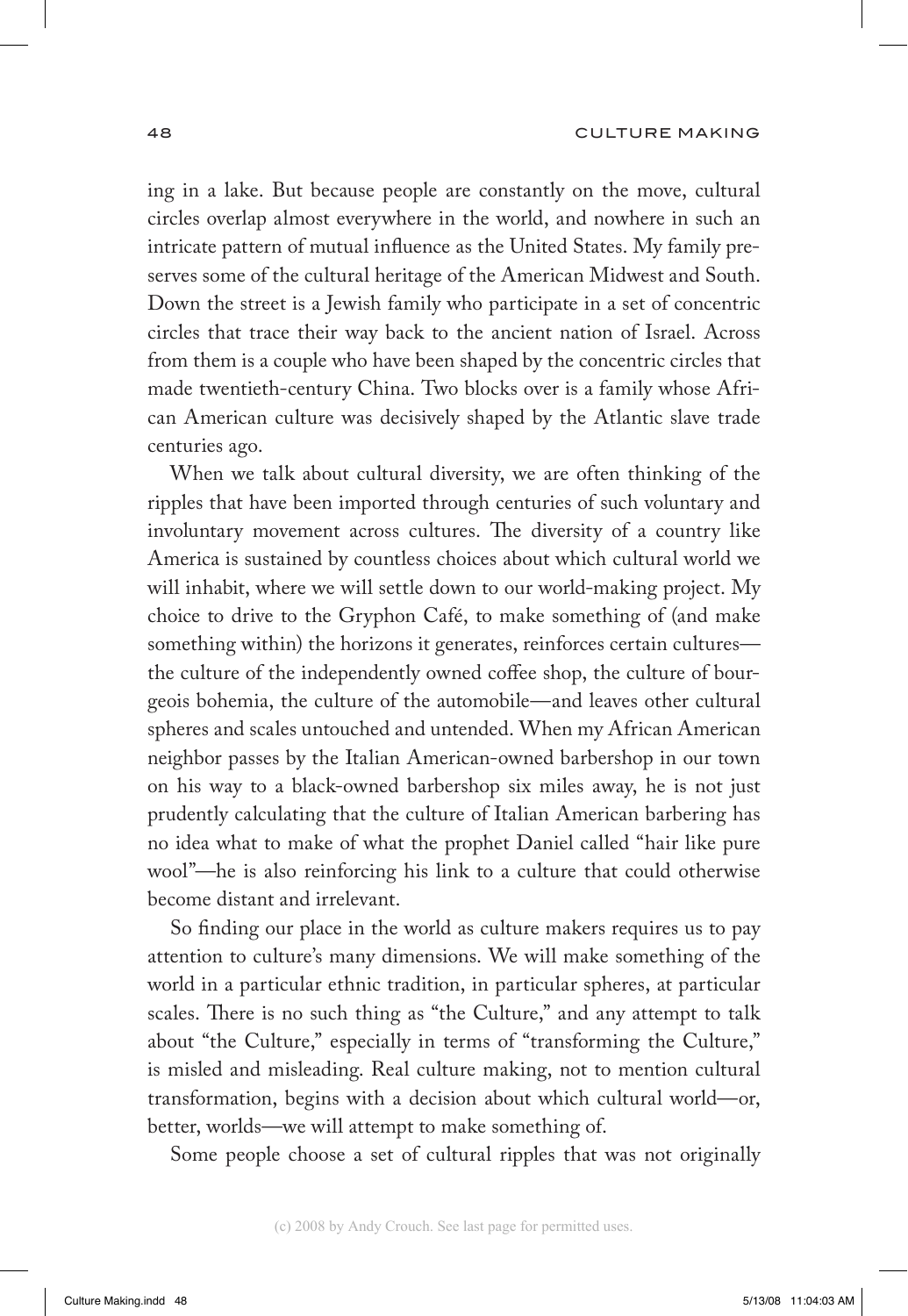their own. When they do so in pursuit of economic or political opportunities, we've traditionally called them "immigrants"; when they do so in pursuit of evangelistic or religious opportunities, we've called them "missionaries." But as the wheels within wheels overlap more and more in a mobile world, most of us have some choice about which cultures we will call our own. We are almost all immigrants now, and more of us than we may realize are missionaries too.